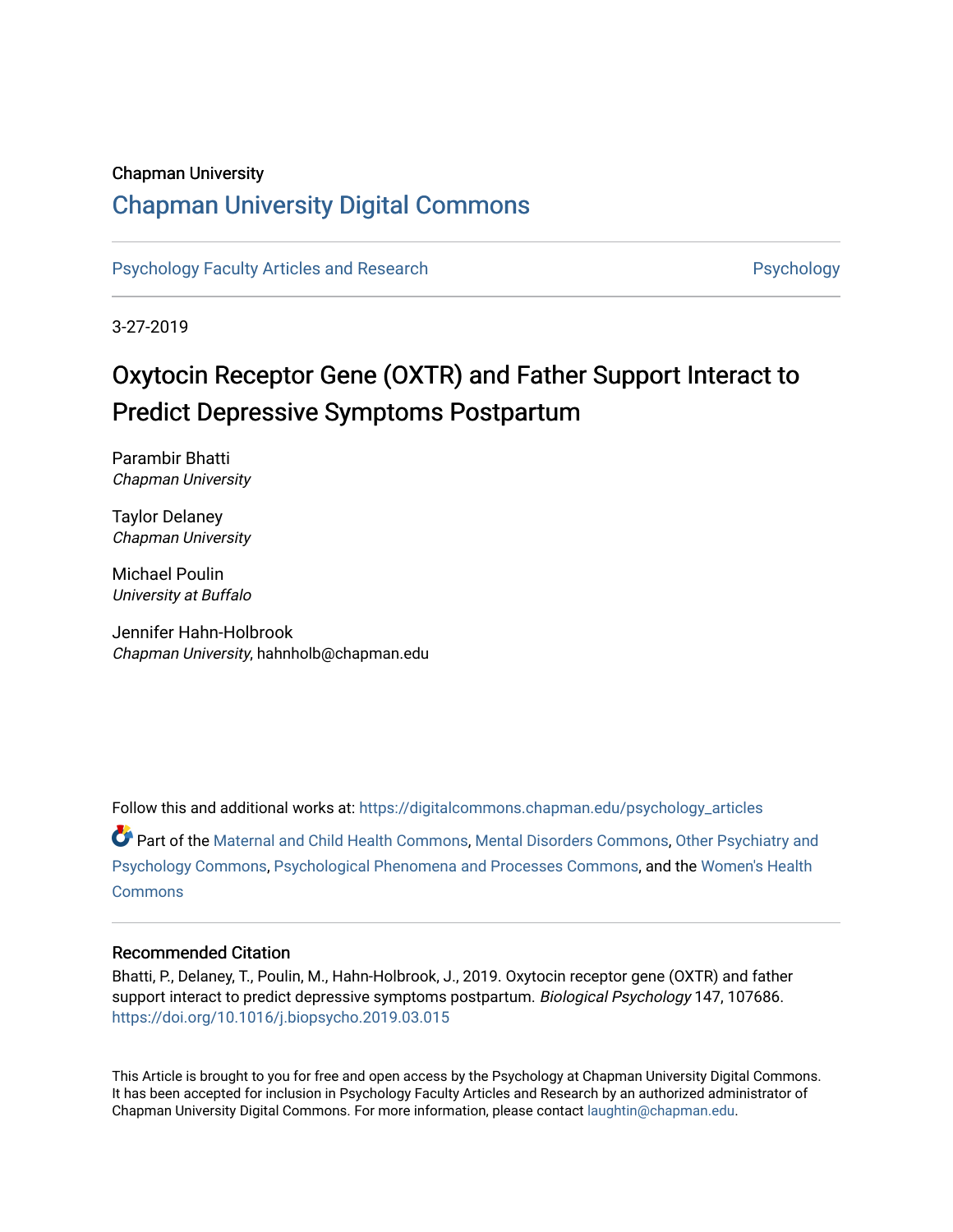## Oxytocin Receptor Gene (OXTR) and Father Support Interact to Predict Depressive Symptoms Postpartum

#### **Comments**

NOTICE: this is the author's version of a work that was accepted for publication in Biological Psychology. Changes resulting from the publishing process, such as peer review, editing, corrections, structural formatting, and other quality control mechanisms may not be reflected in this document. Changes may have been made to this work since it was submitted for publication. A definitive version was subsequently published in Biological Psychology, volume 147, in 2019. [DOI: 10.1016/j.biopsycho.2019.03.015](https://doi.org/10.1016/j.biopsycho.2019.03.015)

The Creative Commons license below applies only to this version of the article.

#### Creative Commons License



This work is licensed under a [Creative Commons Attribution-Noncommercial-No Derivative Works 4.0](https://creativecommons.org/licenses/by-nc-nd/4.0/) [License](https://creativecommons.org/licenses/by-nc-nd/4.0/).

Copyright Elsevier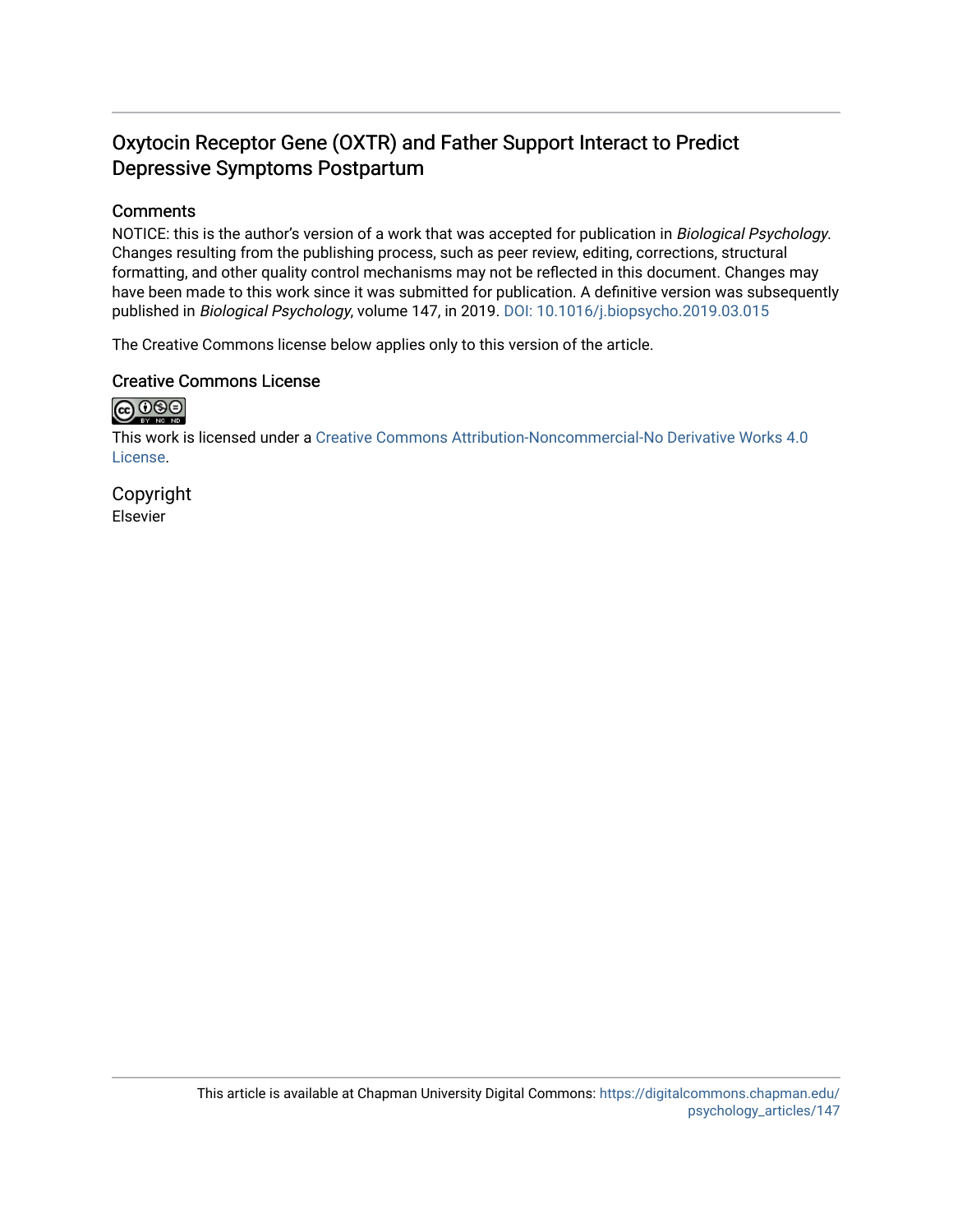## Accepted Manuscript

Title: Oxytocin Receptor Gene (*OXTR*) and Father Support Interact to Predict Depressive Symptoms Postpartum

Authors: Parambir Bhatti, Taylor Delaney, Michael Poulin, Jennifer Hahn-Holbrook



To appear in:

Received date: 12 February 2018 Revised date: 26 March 2019 Accepted date: 26 March 2019

Please cite this article as: Bhatti P, Delaney T, Poulin M, Hahn-Holbrook J, Oxytocin Receptor Gene (*OXTR*) and Father Support Interact to Predict Depressive Symptoms Postpartum, *Biological Psychology* (2019), <https://doi.org/10.1016/j.biopsycho.2019.03.015>

This is a PDF file of an unedited manuscript that has been accepted for publication. As a service to our customers we are providing this early version of the manuscript. The manuscript will undergo copyediting, typesetting, and review of the resulting proof before it is published in its final form. Please note that during the production process errors may be discovered which could affect the content, and all legal disclaimers that apply to the journal pertain.

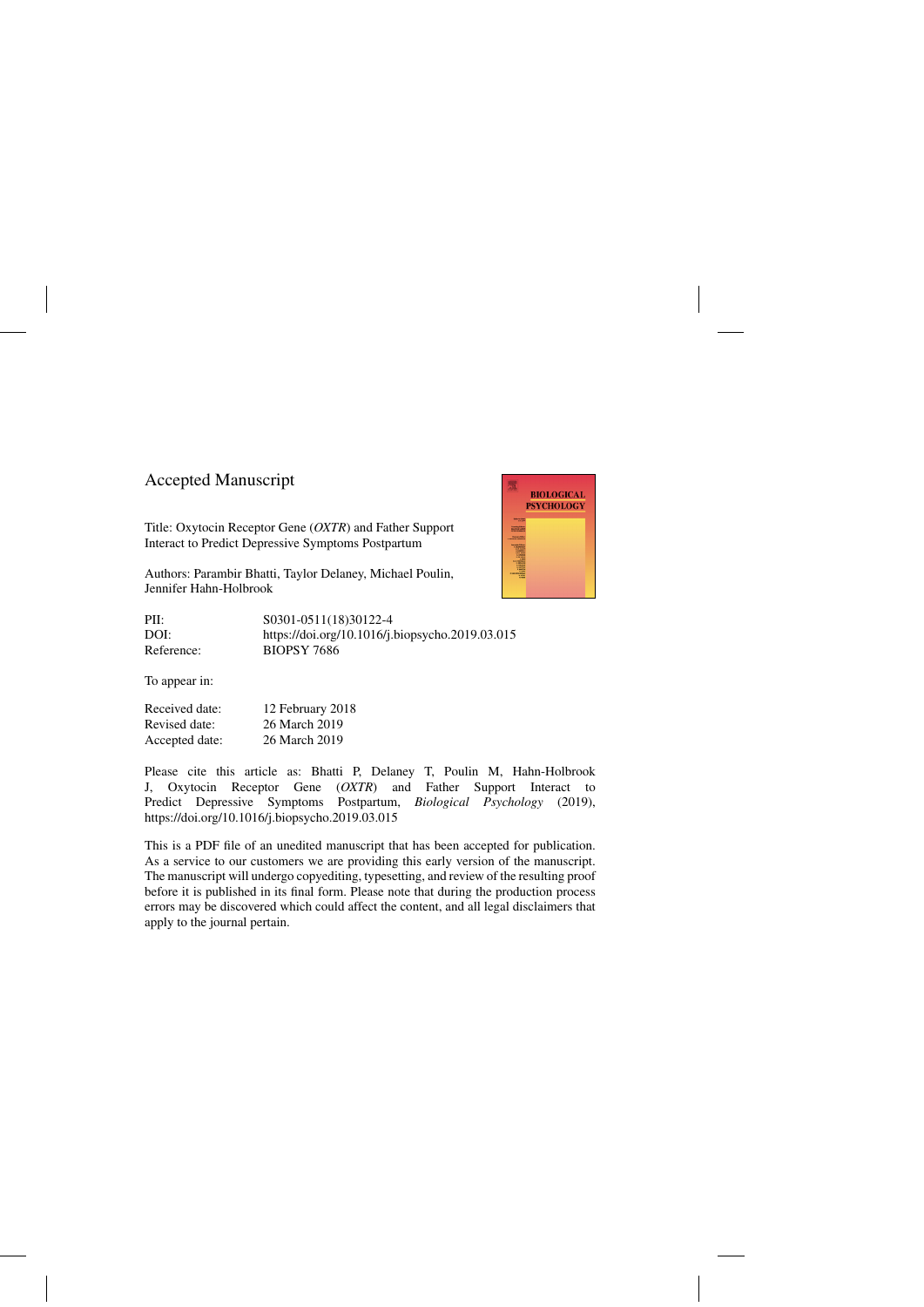## **Oxytocin Receptor Gene (***OXTR***) and Father Support Interact to Predict Depressive**

### **Symptoms Postpartum**

Parambir Bhatti<sup>a,c</sup>, Taylor Delaney<sup>a,c</sup>, Michael Poulin<sup>b</sup>, Jennifer Hahn-Holbrook<sup>a,d</sup>

<sup>a</sup> Chapman University, Department of Psychology, One University Drive, Orange, California 92866, USA.

<sup>b</sup> University at Buffalo, Department of Psychology, Park Hall 206, Buffalo, NY 14260, USA. <sup>c</sup> A.T. Still University, School of Osteopathic Medicine, 5850 East Still Circle, Mesa, Arizona 85206, USA. Parambir Bhatti<sup>24</sup>; Taylor Delaney<sup>36</sup>; Michael Poulin<sup>6</sup>, Jennifer Hahn-Holbrook<sup>n.6</sup><br>
<sup>a</sup> Chapman Iniversity, Department of Psychology, One University Drive, Orange, California<br>
<sup>9</sup> 20866, USA.<br>
<sup>h</sup> University at Buffa

<sup>d</sup> University of California, Merced, Department of Psychology, 5200 Lake Road, Merced, California 95340, USA.

\*Correspondence regarding this manuscript can be addressed to J. Hahn-Holbrook at:

5200 N Lake Road, Merced, CA 95323. Email: jhahn-holbrook@ucmerced.edu

### **Highlights**

- *OXTR* rs53576 SNP moderated the effect of father support on PPD symptoms
- Father support was most protective for mothers with the GG genotype
- Father support was a stronger predictor of PPD symptoms than mother or family support
- The stress-buffering effect of father support was only found in GG genotype mothers

### **Abstract**

Postpartum depression (PPD) is a debilitating mental illness affecting approximately 13% of mothers after birth. Both genetic and psychosocial factors contribute to PPD risk, but very little is known about how these factors interact. We tested whether the rs53576 polymorphism in the oxytocin receptor (*OXTR*) gene accounts for variation in the impact of low social support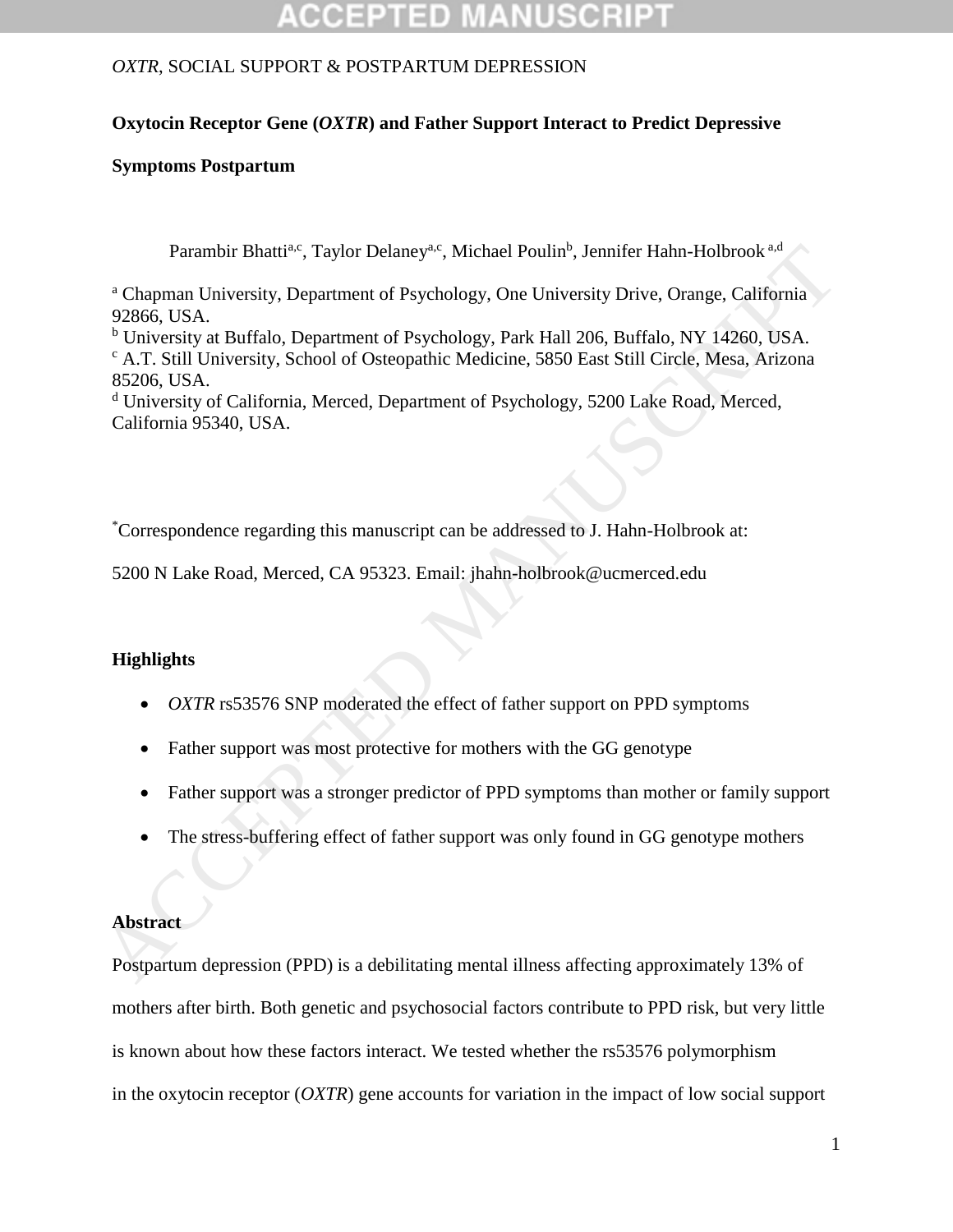as a risk factor for depression among mothers during the perinatal period. New mothers  $(N =$ 220) provided saliva or blood DNA samples and completed surveys assessing PPD symptoms and perceived social support. In a significant interaction, social support from the baby's father predicted PPD symptoms to a greater extent among mothers with the GG compared to AG and AA genotypes. These results add to converging evidence that variation in OXTR rs53576 moderates the impact of the social environment on PPD.

**Keywords:** Postpartum depression, Social support, Oxytocin receptor gene, rs53576

#### **1. Introduction**

Postpartum depression (PPD) is a prevalent mental health disorder suffered by approximately 13% of women in the United States and 17% of women globally (Hahn-Holbrook, Cornwell-Hinrichs & Anaya, 2018; O'Hara et al., 1996). The majority of cases of PPD go undiagnosed (Dennis & Chung-Lee, 2006) and even mild or moderate symptoms of depression are deleterious for mothers and potentially harmful to the infant and the family (Brummelte & Galea, 2016; Netsi et al., 2018). PPD is diagnosed through clinical interviews, although selfreport questionnaires are more commonly used to measure depressive symptoms (Yim et al.,  $2015$ .<sup>1</sup> Given the consequences of PPD and its symptoms, hundreds of studies have examined biological and psychological risk factors. predicted PPD symptoms to a greater extent among mothers with the GG compared to AG and<br>
AA genotypes. These results add to converging evidence that variation in OXTR rs52576<br>
moderates the impact of the social environment

 Poor social support numbers among the most consistent risk factors for PPD symptoms (for a review, see, Yim et al., 2015). Indeed, individuals who report higher levels of social support live longer and are at reduced risk of depression, among many other stress-related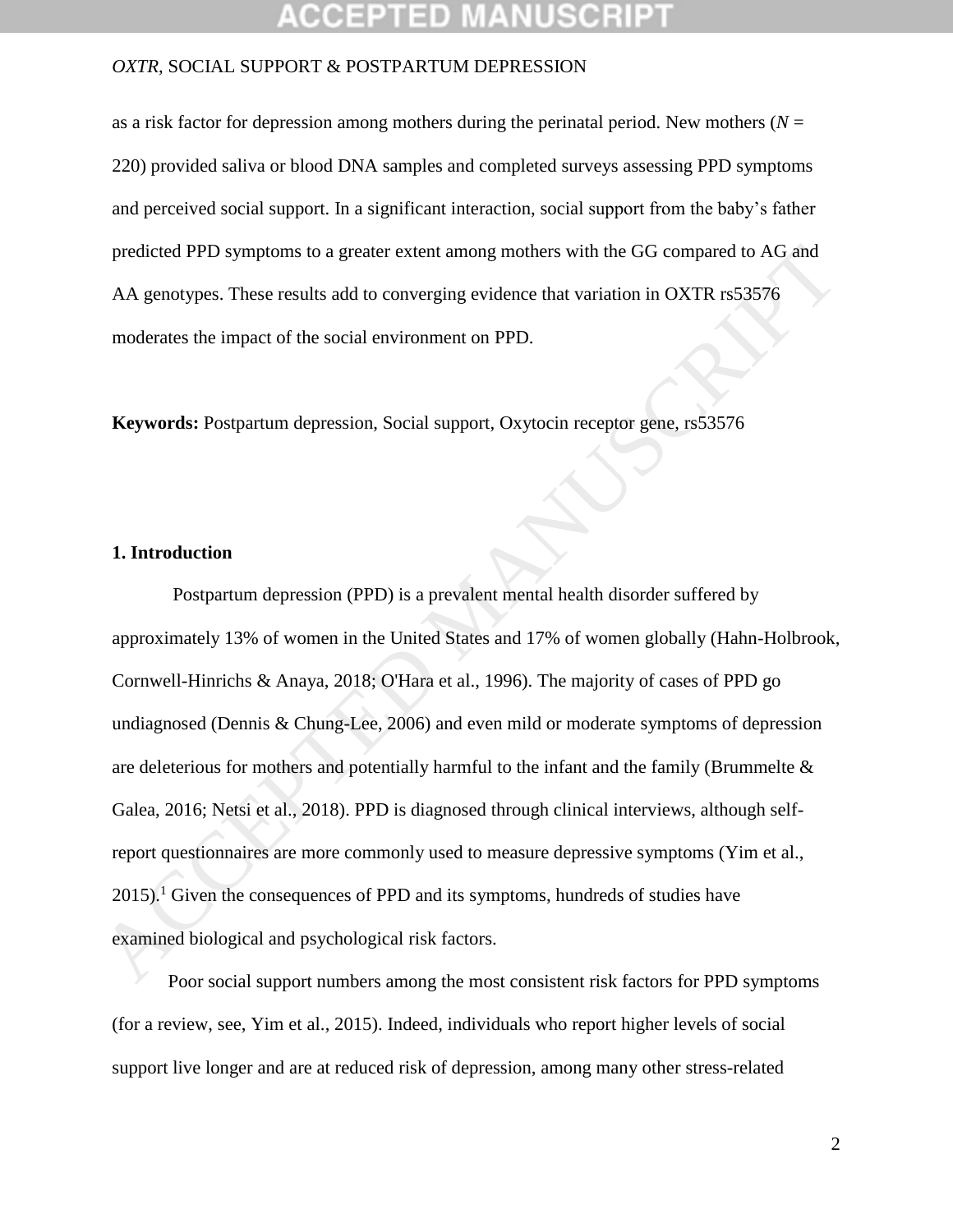## **CCEPTED MANUSCR**

#### *OXTR*, SOCIAL SUPPORT & POSTPARTUM DEPRESSION

maladies such as diabetes, cardiac illness, or infection (for review, see Holt-Lunstad et al., 2010). Social support is thought to convey health benefits both directly, through its ability to elevate mood, and indirectly by buffering individuals against stress-induced wear and tear on the body (Cohen & Wills, 1985; for a review, see Uchino, 2006). Social support appears particularly vital during the postpartum period, as a meta-analysis of 59 studies of 12,810 postpartum women identified poor social support as one of the strongest predictors of PPD symptoms (O'Hara et al., 1996), with comparable results obtained in a larger and more recent meta-analysis of over 70 studies encompassing approximately 25,000 postpartum mothers (Robertson et al., 2004). Subjective perceptions of oneself as the beneficiary of social support, distinct from objective metrics, have been found particularly protective against PPD symptoms (Yim et al., 2015). Although the perceived support of family and friends also appears beneficial, feeling supported by the baby's father may hold special significance. For example, in a study of 12,361 postpartum Australian women, Milgrom and colleagues (2008) found that social support from the mother's partner protected against PPD symptoms to a greater extent than support from other family members. In consideration of these prior findings, and of the clear functional relevance of partner support to successful parenting, we anticipated that any observed relationships between oxytocin mechanisms and social support would be particularly evident with regard to father support. body (Cohen & Wills, 1985; for a review, see Uchino, 2006). Social support appears particularly<br>vital during the postpartum period, as a meta-analysis of 59 studies of 12,810 postpartum women<br>identified poor social support

The neuropeptide hormone oxytocin facilitates social relationships in humans and other mammals (Carter & Keverne, 2002; Insel, 2010; McCall & Dinger, 2012), attuning the brain to the social world (Bartz, 2016) and helping to biologically mediate the attenuating effects of affiliation on anxiety (e.g., Labuschagne et al., 2010; Windle, Shanks, Lightman, & Ingram, 1997). Oxytocin administration can bolster trust, empathy and interpersonal communication in affiliative contexts (Kosfeld et al., 2005; Domes et al., 2007; Ditzen et al., 2009). Conversely,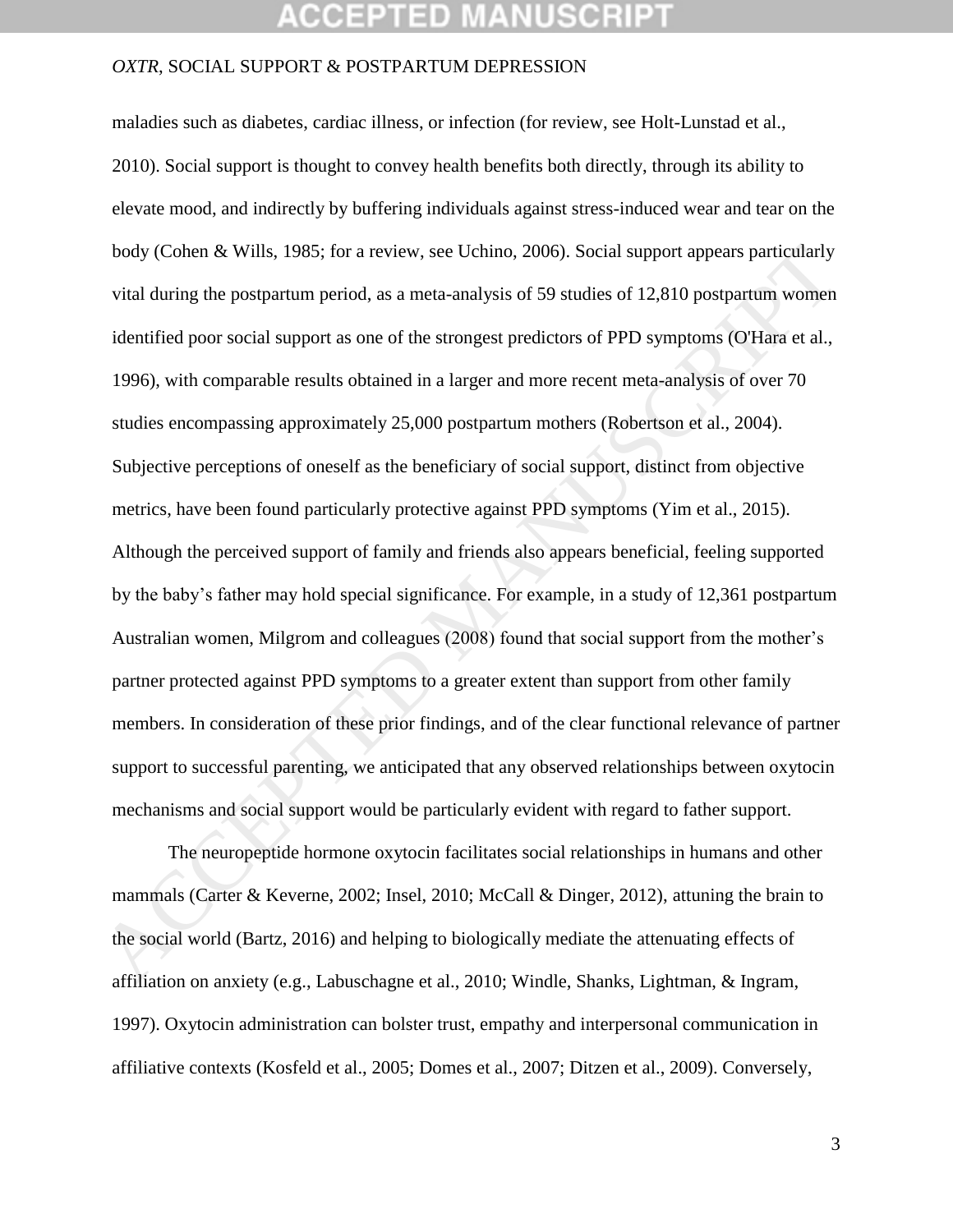## CCEPTED MANUSCR

#### *OXTR*, SOCIAL SUPPORT & POSTPARTUM DEPRESSION

oxytocin appears to heighten feelings of exclusion when social support is perceived to be absent (Bartz, 2016).

Individual differences in social functioning have been linked to genetic variation in the oxytocin receptor system (Thompson, Parker, Hallmayer, Waugh, & Gotlib, 2011). Single nucleotide polymorphisms (SNPs) in the *OXTR* gene modulate the activity and peptide binding abilities of circulating levels of oxytocin in the body. A growing body of research has focused on one SNP in particular—rs53576. Polymorphisms in rs53576 involve a guanine (G) to adenine (A) substitution in the third intron of the *OXTR* gene. Because people inherit one copy of this SNP from each parent, an individual's genotype can be homozygous for the A allele (AA), heterozygous (GA), or homozygous for the G allele (GG). Variations in rs53576 have been found to correlate with the volume of the hypothalamus and the functional and structural connectivity of the hypothalamus to the amygdala and the dorsal anterior cingulate cortex (Tost et al., 2010), regions implicated in PPD-relevant outcomes such as social distress and stress reactivity (see Saphire-Bernstein et al., 2011, for a review). oxytocin receptor system (Thompson, Parker, Hallmayer, Waugh, & Gotlib, 2011). Single<br>nucleotide polymorphisms (SNPs) in the *OXTR* gene modulate the activity and peptide binding<br>abilities of circulating levels of oxytoci

Consistent with the hypothesized role of oxytocin, variation in rs53576 has been linked to key social cognitive functions (for reviews, see Gong et al., 2017; Li et al., 2015). For example, the number of G alleles (0 to 2) someone carries positively correlates with parental sensitivity (Bakersman-Kranenburg and van Ijzendoorn, 2008), attachment security (Chen et al, 2011), emotion detection (Rodrigues et al., 2009), prosocial behavior (Poulin, Holman, & Buffone, 2012), optimism and self-esteem (Saphire-Bernstein et al., 2011, but see Cornelis et al., 2012 for a null result). However, in adverse social contexts, rs53576 G allele carriers may be vulnerable to adverse outcomes. For instance, in a study of 288 university students, McQuaid and colleagues (2013) found that maltreatment in early life resulted in higher levels of depressive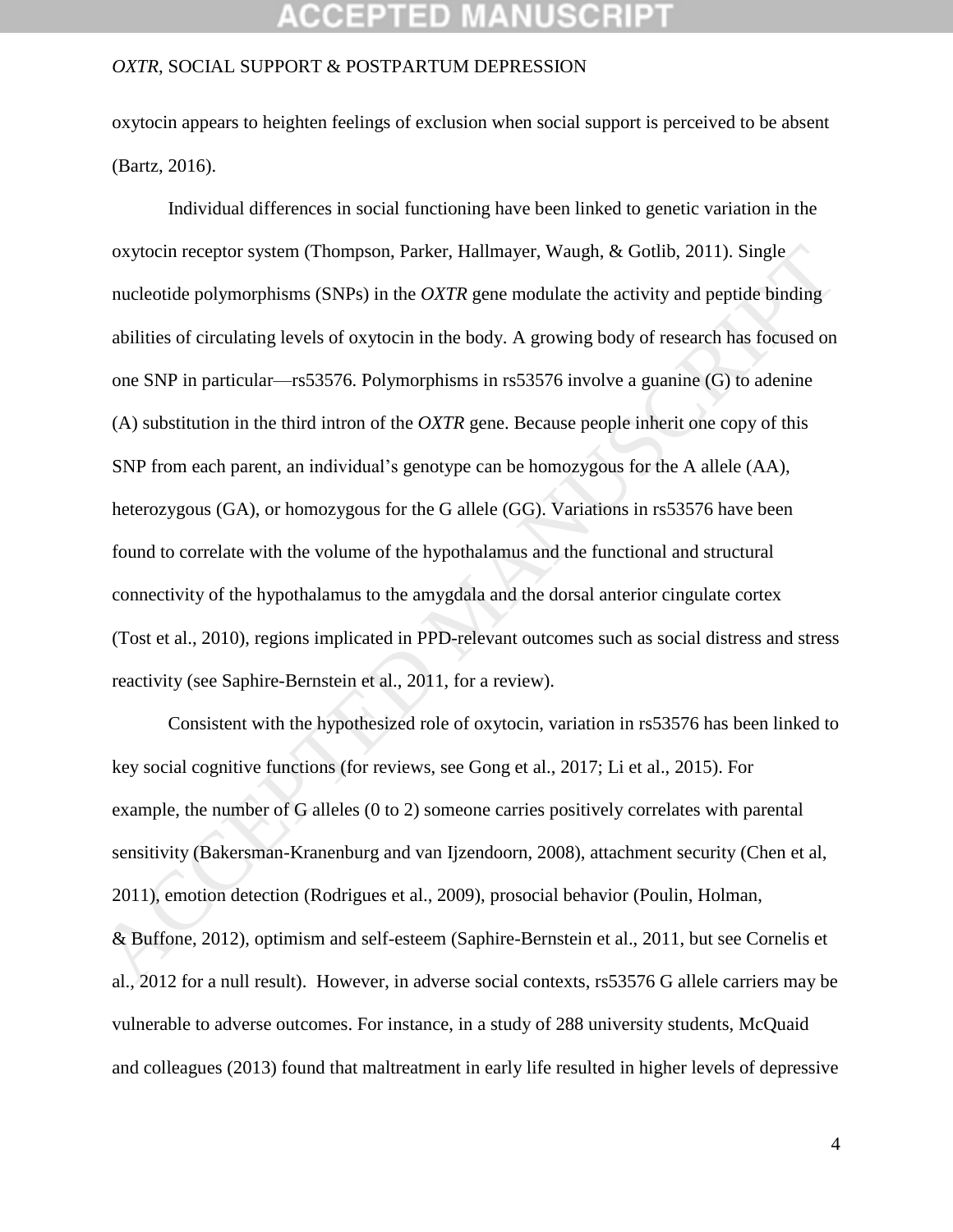#### *OXTR*, SOCIAL SUPPORT & POSTPARTUM DEPRESSION

symptoms among G allele carriers (GG/GA genotypes), whereas AA genotypes exposed to comparable maltreatment evinced no such association, and Bradley et al. (2013) obtained similar results for G carriers in a study of 971 African-American adults living in unstable homes with low levels of familial support. Together, these overall findings suggest that new mothers with rs53576 G alleles may be more attuned to the social world, and hence either relatively protected or more susceptible to PPD symptoms contingent on their social circumstances.

Here, we assessed whether rs53576 moderates the association between low social support (particularly from fathers) and PPD symptoms. We predicted that the presence of G alleles would predict a new mother's sensitivity to the quality of social support she receives. In light of prior research, we further predicted that father support would be more protective against PPD symptoms than family support (Milgrom et al., 2008). We tested the number of G alleles (rather than dichotomously contrasting 'GG versus other' or 'AA versus other') to reduce errors associated with erroneously assuming allele dominance (e.g., Bradley et al., 2011; Ludmer et al., 2015; 2017) that appear to have contributed to problems in past candidate gene research (Duncan & Keller, 2011). In a complementary prediction, we also tested whether individuals homozygous for the A allele in rs53576 would report higher levels of depressive symptoms in comparison to those carrying the G allele given a previous report (see Saphire-Bernstein et al., 2011). Although our *a priori* predictions concern only rs53576, we also explored the effects of another *OXTR*  polymorphism, rs2268498, linked to pregnancy and difficult labor (Algovik, Kivinen, Peterson, Westgren, & Kere, 2010). low levels of familial support. Together, these overall findings suggest that new mothers with<br>
rs53576 G alleles may be more attuned to the social world, and hence either relatively protected<br>
or more susceptible to PPD

#### **2. Methods**

#### **2.1 Participants**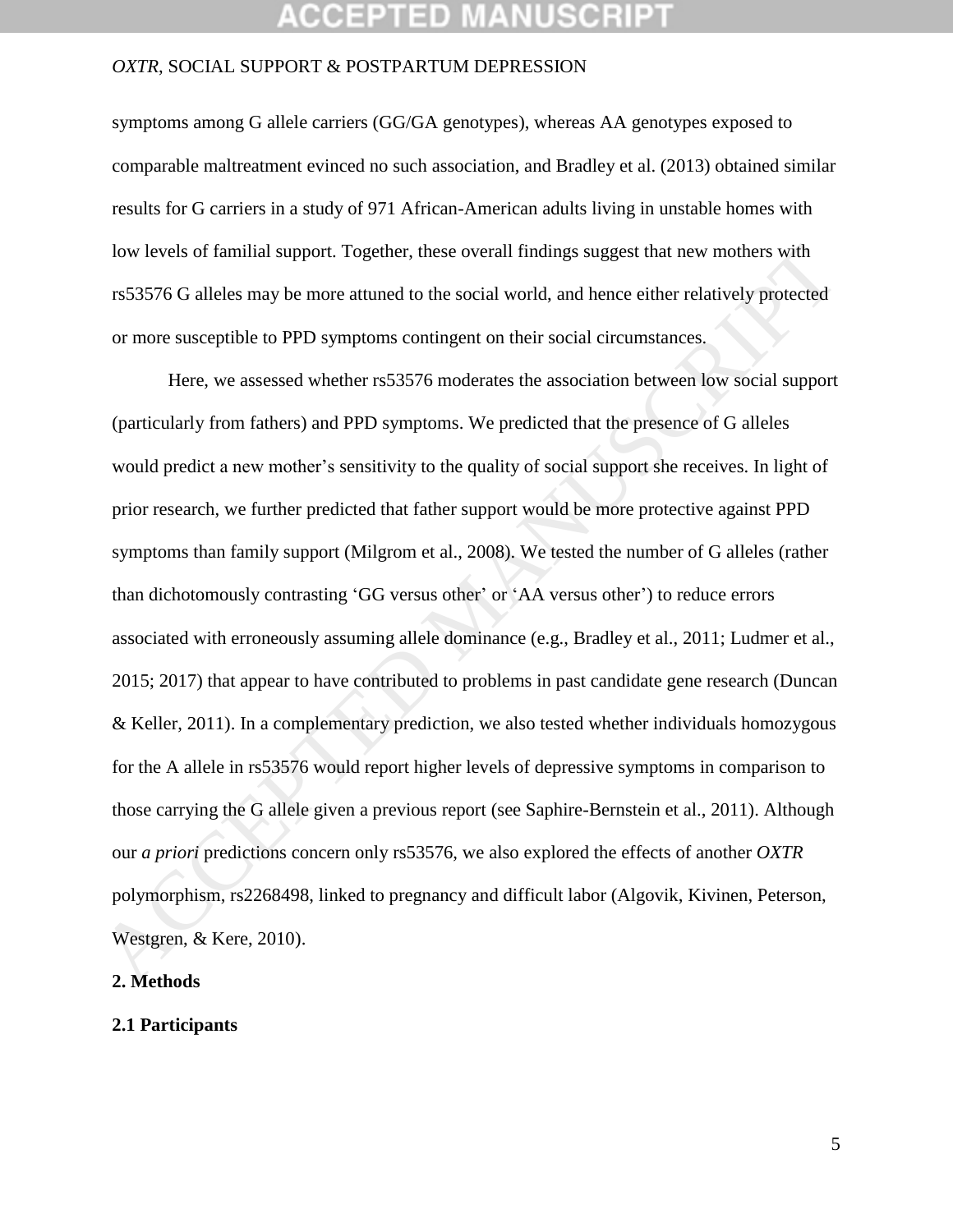## CCEPTED

#### *OXTR*, SOCIAL SUPPORT & POSTPARTUM DEPRESSION

A total of 224 perinatal mothers were recruited from farmers' markets, shopping malls, and mother-infant classes in Orange County, California. To be eligible for the study, participants had to be English- or Spanish-speaking, at least 18 years of age, have an infant under the age of 12 months, not be taking any steroid medications, and not have any previous or current diagnosis of polycystic ovarian syndrome. Four mothers failed to complete the survey packet, leaving a final sample of 220 (53% White, 28% Latina, 11% Asian, 1% African-American/Black, 7% Other or More than one). Seven participants had mothers who were deceased and so did not fill out the maternal support scale, leaving a sample of 213 for analyses involving perceived mother support. Ninety-six percent of the sample was married or living with a partner at the time of data collection.

#### **2.2 Experimental procedure**

Once signed informed consent was obtained, participants were provided with a series of questionnaires assessing demographic information (including age, marital status, and income; see Table 1), levels of perceived support, and postpartum depressive symptoms. For the majority of mothers in the study, survey data and saliva samples for DNA genotyping were collected at the field recruitment site. A subset of the sample  $(N = 23)$  recruited to participate in an unrelated pilot laboratory study filled out the survey materials online prior to their laboratory session, where they provided blood samples for DNA genotyping. Participant data obtained in the field versus the lab did not differ in terms of social support, depressive symptoms, *OXTR* G allele frequency, or demographic factors, and are therefore combined for all analysis. Upon completion of the study, participants were debriefed and compensated with \$5 cash or a \$10 gift certificate to a local baby boutique. All procedures were approved by the Chapman University Institutional Review Board. 12 months, not be taking any steroid medications, and not have any previous or current diagnosis<br>of polycystic ovarian syndrome. Four mothers failed to complete the survey packet, leaving a<br>final sample of 220 (53% White,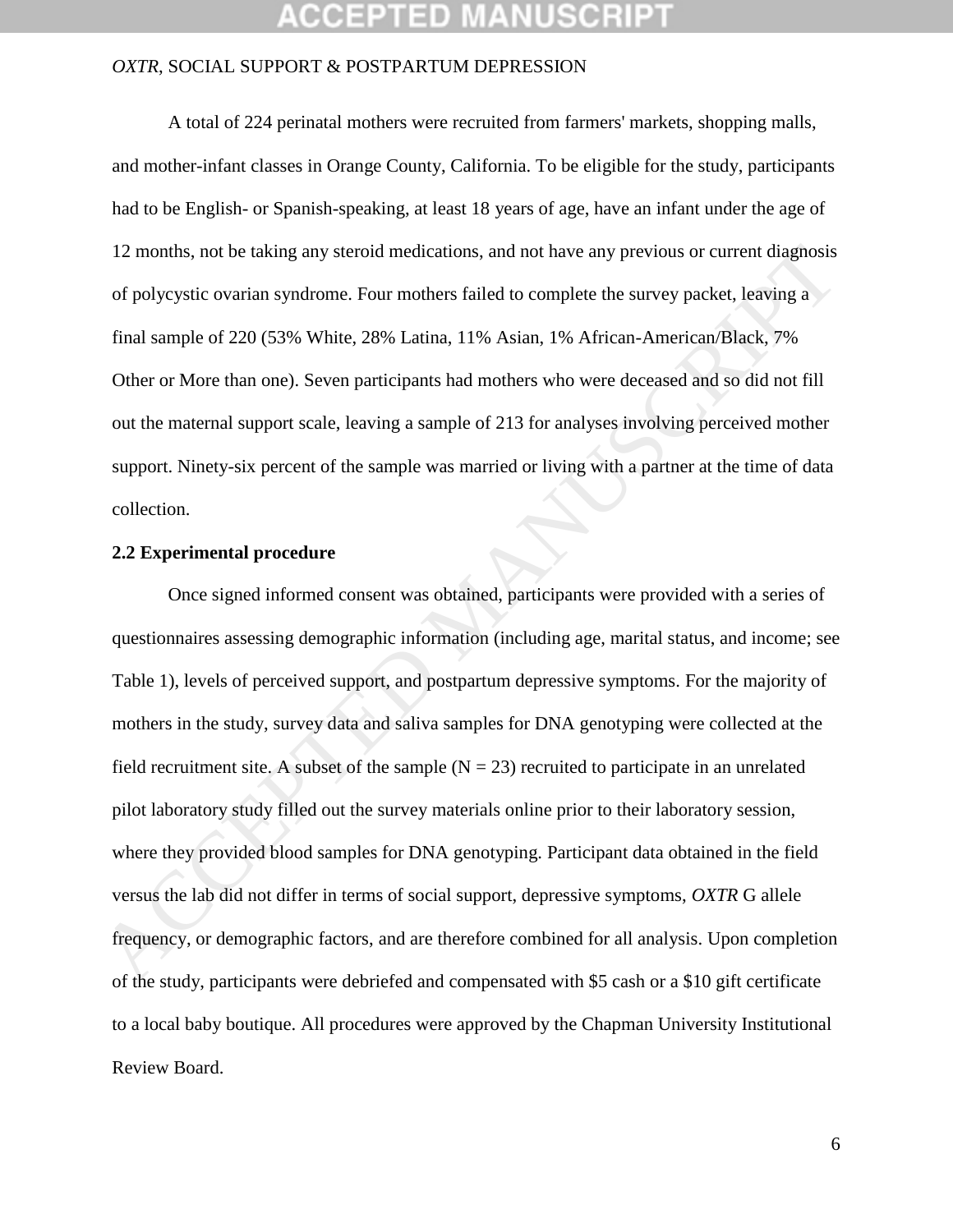## **CCEPTED MANUSCR**

#### *OXTR*, SOCIAL SUPPORT & POSTPARTUM DEPRESSION

### **2.3 Measures**

 **Perceived social support***.* Separate seven-item scales were employed to assess the degree of perceived social support from family, the mother's mother, and the baby's father, respectively (Turner et al., 1990). The scales each consisted of statements such as: "No matter what happens, I know that my [family/mother/baby's father] will always be there for me if I need them"; "Sometimes I'm not sure if I can completely rely on the [family/mother/baby's father] [reverse coded]"; "I know my [family/mother/baby's father] will always stand by me." These items were rated on a 4-point Likert scale ranging from 1 (*strongly disagree*) to 4 (*strongly agree*); ratings for each scale were calculated by summing the items, yielding a potential range of 7 to 28, with higher scores indicating greater perceived social support (mother support  $\alpha = .89$ , family support  $\alpha = .87$ , father support  $\alpha = .91$ ). This social support measure has been validated for use with pregnant and postpartum mothers, and was previously found to correlate with PPD symptoms (Turner et al., 1983; Collins et al., 1993; Feldman et al., 2000; Hahn-Holbrook et al., 2013). Maternal, father and family social support measures were assessed as individual predictors; a composite measure was also created by z-scoring these three scores and averaging them to create a measure of overall social support (Cronbach's alpha  $\alpha = .90$ ). respectively (Turner et al., 1990). The scales each consisted of statements such as: "No matter<br>what happens, I know that my [limily/mother/baby's father] will always be there for me if I need<br>them"; "Sometimes I'm not su

 **Postpartum depressive symptoms***.* The ten-item Edinburgh Postnatal Depression Scale (EPDS; Cox et al., 1987; Wisner et al., 2002) was utilized to assess participants' degree of depressive symptoms with regard to mood, anxiety, guilt, sleep issues, and thoughts of self-harm during the past week according to 4-point (0 to 3) scales worded to suit each item, with higher scores indicate greater symptoms of depression. These ratings are summed, yielding a sum score ranging from 0 to 30 ( $\alpha$  = .84) which may be used as a continuous variable to assess the severity of depressive symptoms (Cox et al., 1987).<sup>2</sup>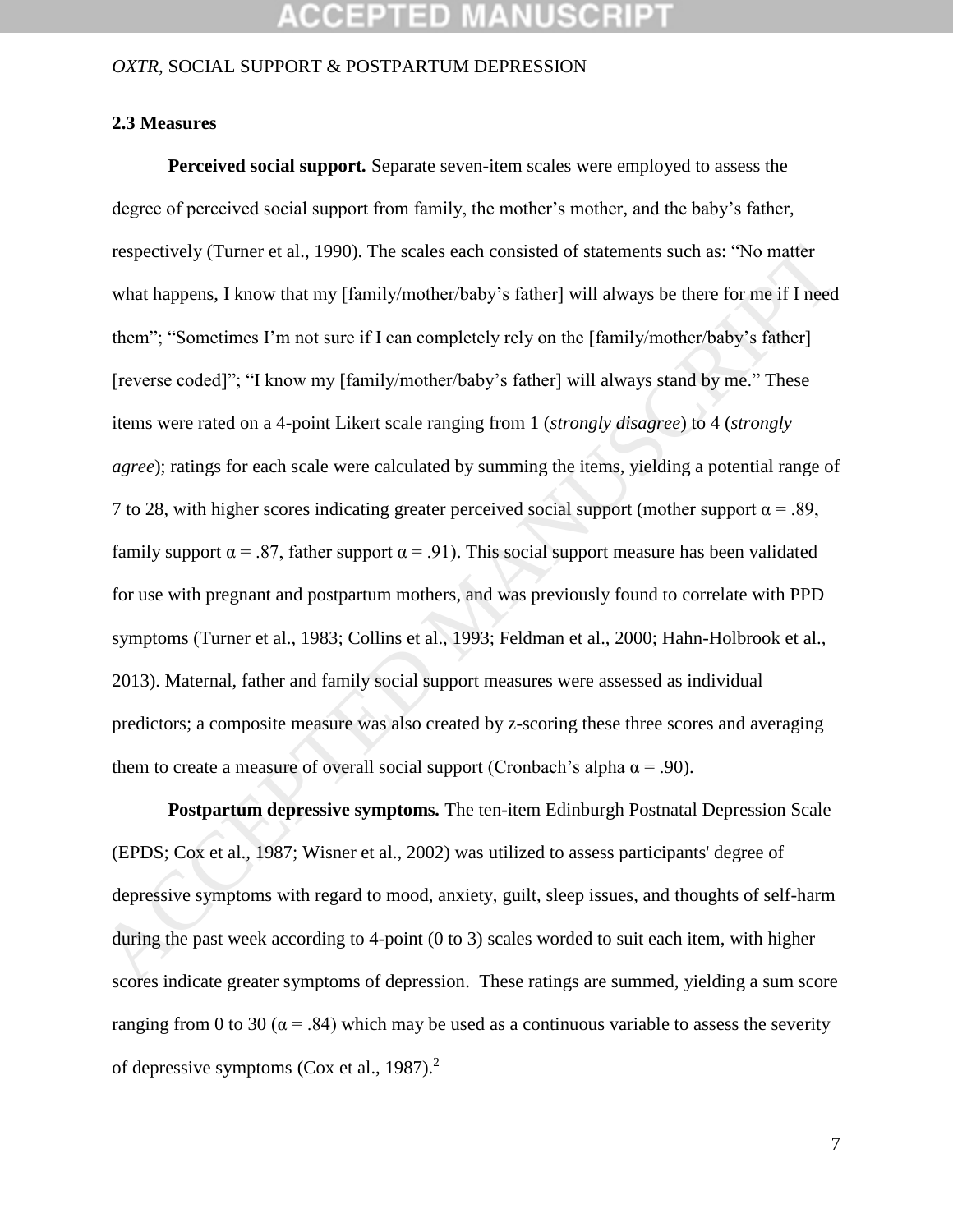#### *OXTR*, SOCIAL SUPPORT & POSTPARTUM DEPRESSION

**Perceived stress.** Perceived general life stress was measured according to the Perceived Stress Scale (PSS; Cohen et al., 1983) as a potential confounding variable because perceived stress correlates with both social support and PPD symptoms (see Yim et al., 2015, for a review). This ten-item measure utilizes a 5-point scale (0 to 4); all ratings are summed, yielding a potential range of 0 to 40 ( $\alpha$  = .89), with higher scores indicating more perceived stress.

**Genotyping.** DNA was collected via both saliva and blood, yielding similar results (James, Panford-Walsh, Birnboim, & Iwasiow, 2013). Genomic DNA was extracted from saliva using Sequenom/Agena iPLEX genotyping procedures; genomic DNA was extracted from whole blood samples using the QIAamp 96 DNA Blood kit according to the manufacturer's instructions, save that the initial sample of blood was scaled up to 300 µL (Qiagen). The *OXTR* rs53576 and rs2268498 SNPs were genotyped using MassARRAY genotyping technology (Sequenom/Agena), resulting in the genotypes AA, AG, and GG for rs53576 and CC, CT, and TT for rs2268498. This ten-item measure utilizes a 5-point scale (0 to 4); all ratings are summed, yielding a<br>potential range of 0 to 40 ( $\alpha$  = .89), with higher scores indicating more perceived stress.<br>**Cenotyping**. DNA was collected via

#### **2.4 Analytic Strategy**

**Covariate analysis.** Preliminary analyses were carried out to identify potential confounding variables. Previous research, for example, has demonstrated that peoples of Asian descent are less likely to carry the rs53576 G allele than people of European or Hispanic descent (Butovskaya et al., 2016; Kim et al., 2010), that Asians living in the US report lower levels of psychosocial resources, and that psychological reactions to social support can vary by race and ethnicity (Kim et al., 2010; Mojaverian & Kim, 2013). Accordingly, we sought to rule out the possibility that any apparent effects of the rs53576 polymorphism might owe to race/ethnicity. We likewise tested whether demographic factors, levels of social support, or PPD symptoms differed as a function of *OXTR* genotype. Variables that differed at the level of  $p < .10$  as a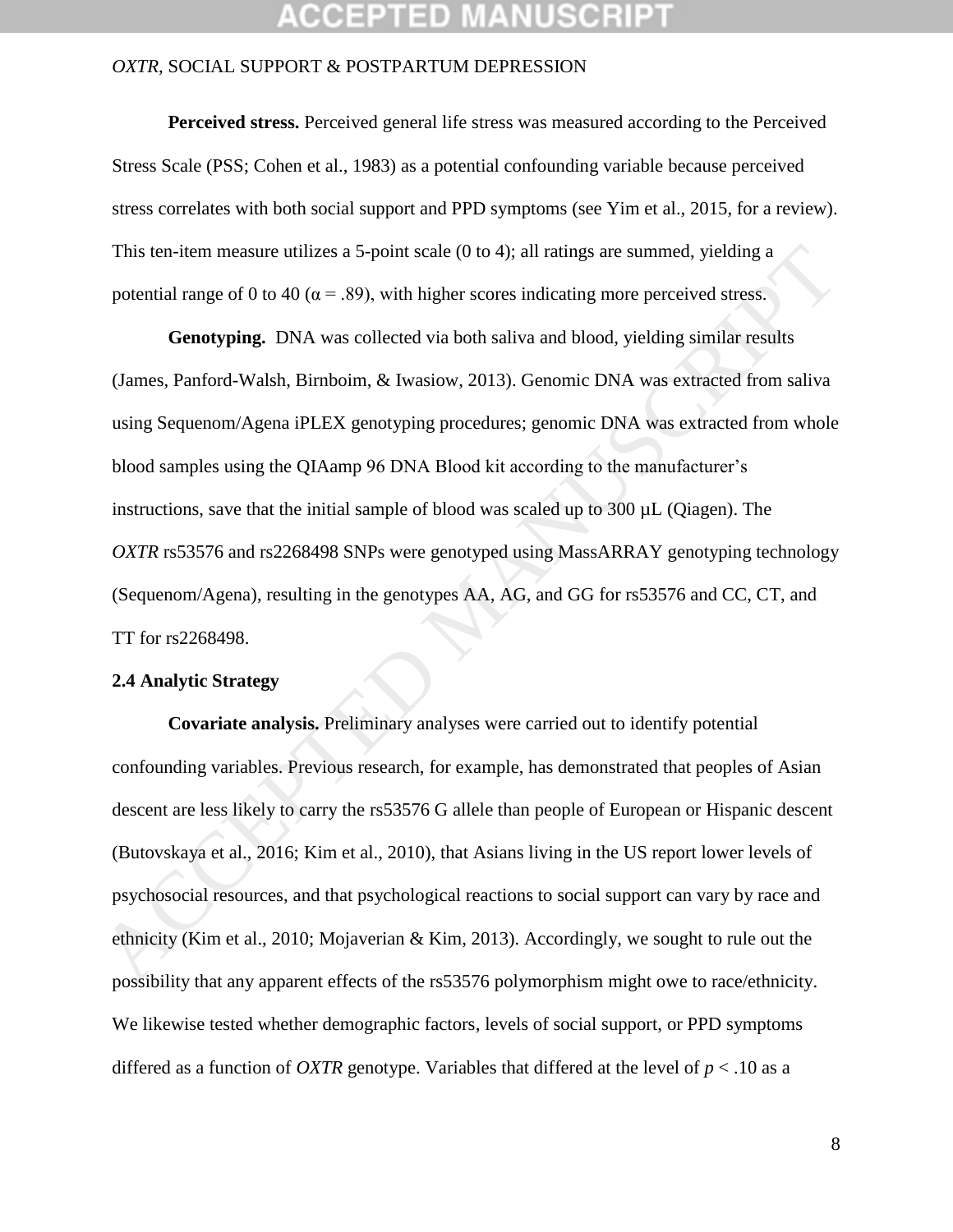function of *OXTR* variants, or that significantly correlated with social support, were included as covariates in the moderation analysis. Linear regressions were used in analyses involving continuous outcome variables and binary logistic regressions were used for categorical variables.

**Social support analysis.** Pearson's correlations were utilized to test whether support from family, the mother, and/or the baby's father were associated with PPD symptoms individually. Next, to explore whether each form of social support was a unique predictor of PPD symptoms, all three sources of social support were included in a multivariate linear regression model.

**Moderation analysis.** Multivariate linear regression was used to assess whether the rs53576 genotype moderated the relationship between social support and depressive symptoms postpartum. Similar exploratory analyses were conducted for rs2268498, however, we had no *a priori* predictions for this polymorphism. Cross products were created between rs53576 and rs2268498 genotypes (coded as number of G or T alleles carried, respectively; i.e. 0, 1 or 2) and each of the social support measures. These cross products were then regressed on PPD symptoms in combination with the target *OXTR* polymorphism and the corresponding social support variable. A moderation model for the composite support measure was conducted first, followed by separate models for father, mother, and family support. All variables were checked for normality of distribution before analysis, revealing that social support from the baby's father and family were both positively skewed. Accordingly, these variables were reverse log-transformed before analysis to improve the normality of these distributions. (Follow-up analyses were also run using the non-transformed variables. The pattern of results using the raw data did not differ from log-transformed models.) variables.<br> **Social support analysis.** Pearson's correlations were utilized to test whether support<br>
from family, the mother, and/or the baby's father were associated with PPD symptoms<br>
individually. Next, to explore whet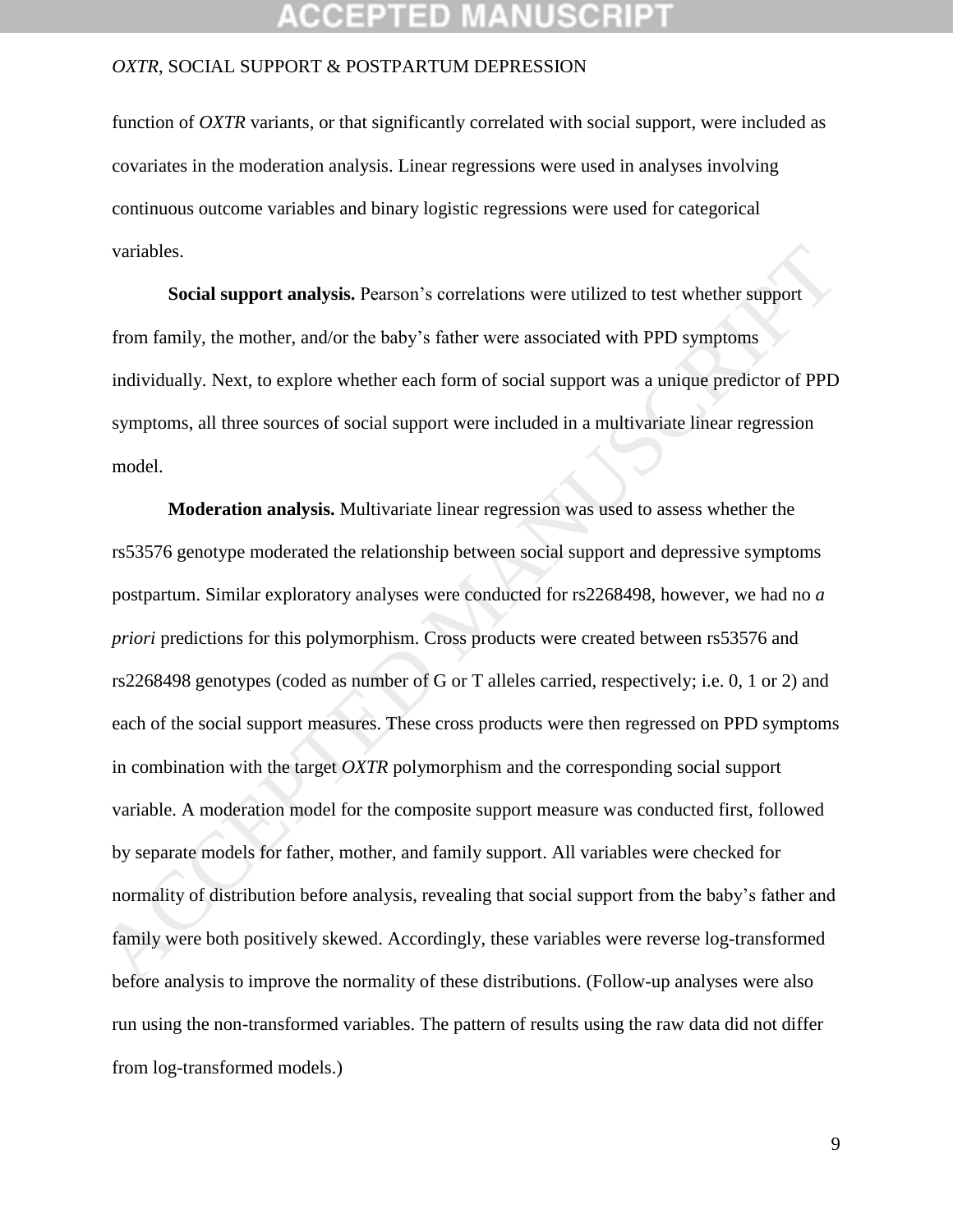# CCEPTED MANUSCR

#### *OXTR*, SOCIAL SUPPORT & POSTPARTUM DEPRESSION

#### **3. Results**

#### **Preliminary Analyses**

Table 1 reports demographic information on this sample and levels of support and PPD symptoms for each rs53576 and rs2268498 genotype. Analyses indicated that these genotypes were in Hardy-Weinberg equilibrium. Levels of PPD symptoms did not differ as a function of rs53576 (*p* = .11) or rs2268498 (*p = .*22) genotype. Mothers with a CT genotype on rs2268498 reported more perceived family support than mothers with a CC genotype. Women who were married to the infant's father reported higher levels of perceived support from family and the baby's father compared to those who were not. There were too few Black mothers to perform racial and ethnic statistical comparisons; however, these mothers were included in all other analysis. White participants had more G alleles on rs53576 than did Hispanic or Asian participants ( $p = .01$ ). Asian participants had more A alleles on rs2268498 than White ( $p < .01$ ) or Hispanic mothers ( $p < .05$ ). Furthermore, White participants reported significantly higher levels of support from the baby's father than did Hispanic or Asian participants, *ps* < .03. White participants likewise reported more family support than Hispanic participants, *p* = .02, but not Asian participants. Consistent with the well-established relationship between stress and social support, perceived stress was inversely correlated with all three support variables. Given the potentially confounding differences with regard to PPD symptom outcomes orthogonal to rs53576 status, ethnicity/race (White as the contrast reference group), marital status, and perceived stress were included as covariates in all subsequent moderation analysis. symptoms for each rs53576 and rs2268498 genotype. Analyses indicated that these genotypes<br>were in Hardy-Weinberg equilibrium. Levels of PPD symptoms did not differ as a function<br>of rs53576 ( $p = .11$ ) or rs2268498 ( $p = .22$ )

#### **Social Support Analyses**

As predicted, and consistent with previous research, social support from family, the mother, and the baby's father were all inversely correlated with PPD symptoms (see Table 2). To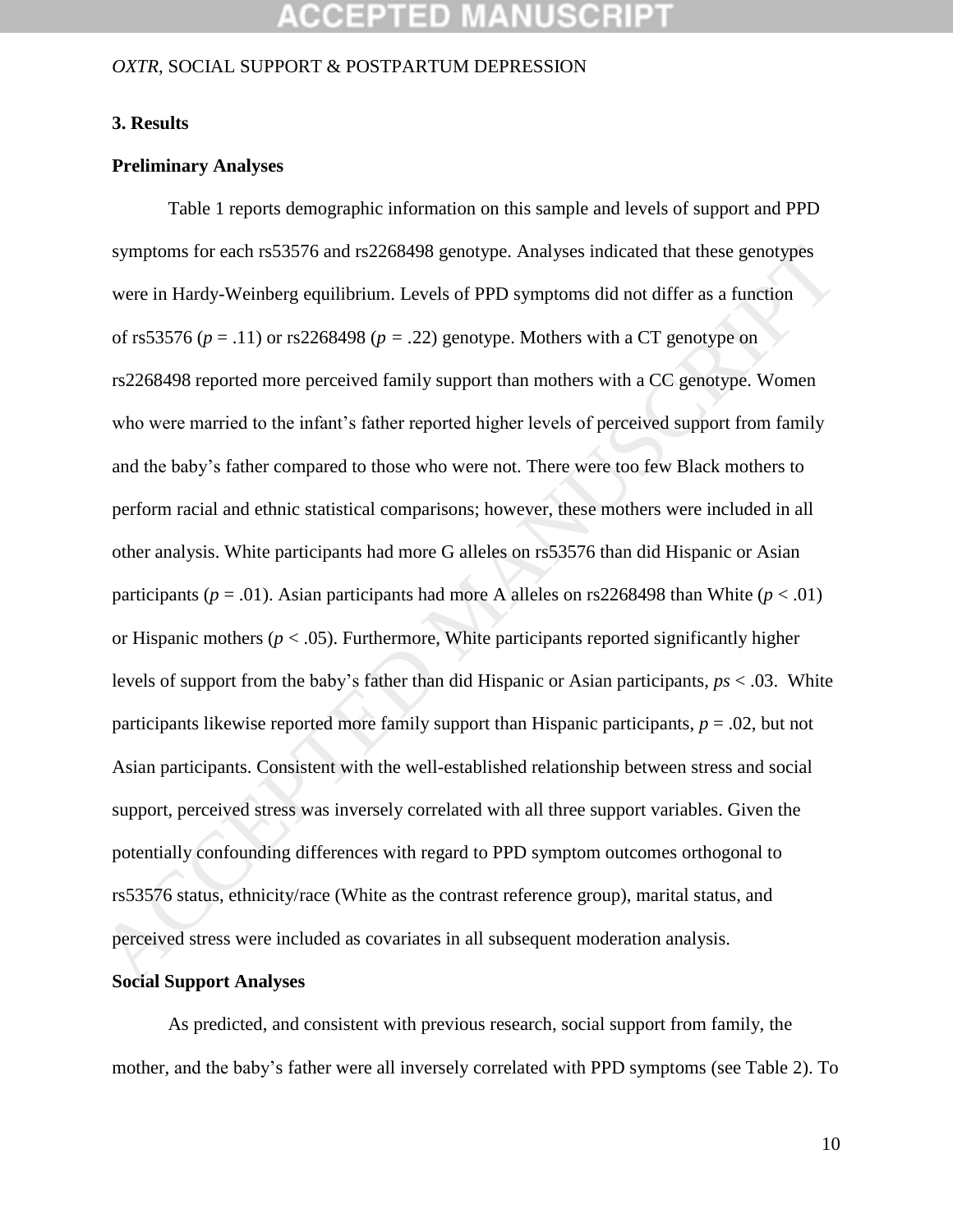#### *OXTR*, SOCIAL SUPPORT & POSTPARTUM DEPRESSION

ascertain which form of social support was most protective, we entered the three sources of social support into a multivariate linear regression model. As anticipated, only father support was a unique predictor of PPD symptoms (B = -1.97, *SE* = 0.89,  $\beta$  = -0.17, *p* = .03, 95% CI [-3.72, -0.21]) when included alongside mother (B = -1.82, *SE* = 1.41,  $\beta$  = -0.10,  $p = .20$ , 95% CI [-4.60, 0.96]) and family support (B = -1.66,  $SE = 1.00$ ,  $\beta = -0.14$ ,  $p = .10$ , 95% CI [-3.63, 0.31]) in the regression model.

#### **OXTR rs53576 Moderation Analyses**

*Total Support.* We tested whether OXTR rs53576 moderated the relationship between the composite social support measure (comprised of the average support from father, mother, and family) and depressive symptoms in a regression model. There was a non-significant interaction  $(p = .07)$  between the composite support measure and OXTR rs53576 (B = 0.73, SE = 0.41,  $\beta$  = -.24, 95% CI [ $-0.07$ , 1.54],  $r^2$  change= 0.01). Nonetheless, given the appearance of a trend, we explored the simple slopes association between total support for each genotype. Total support predicted 10.5% of the variance in PPD symptoms for GG carriers (B = -1.96,  $SE = 0.65$ ,  $\beta = -1.96$ 0.32,  $p = .003$ , 95% CI [-3.25, -0.67]), 12.0% for AG carriers (B = -2.06, *SE* = 0.56,  $\beta$  = -0.35, *p*  $< .001, 95\%$  CI [-3.17, -0.95]), and only 0.02% for AA carriers (B = -0.27, *SE* = 0.92,  $\beta$  = -0.05,  $p = .77,95\%$  CI [-2.13, 1.59]). Categorical slopes comparisons confirmed that the relationship between total support and PPD symptoms was significantly stronger in the GG group than the AA group ( $p = .019$ ), whereas the AG group did not significantly differ from either the AA ( $p <$ .076) or the GG group (*p* = .916). 0.21)) when included alongside mother ( $B = -1.82$ ,  $SE = 1.41$ ,  $\beta = -0.10$ ,  $p = .20$ , 95% CI [-4.60,<br>
0.96]) and family support ( $B = -1.66$ ,  $SE = 1.00$ ,  $\beta = -0.14$ ,  $p = .10$ , 95% CI [-3.63, 0.31]) in the<br> **CCEPTE MANUSE CIVALUST** 

*Father Support.* We next assessed our primary moderation prediction regarding perceived support from the baby's father. As anticipated, the rs53576 polymorphism significantly moderated the association between baby's father support and PPD symptoms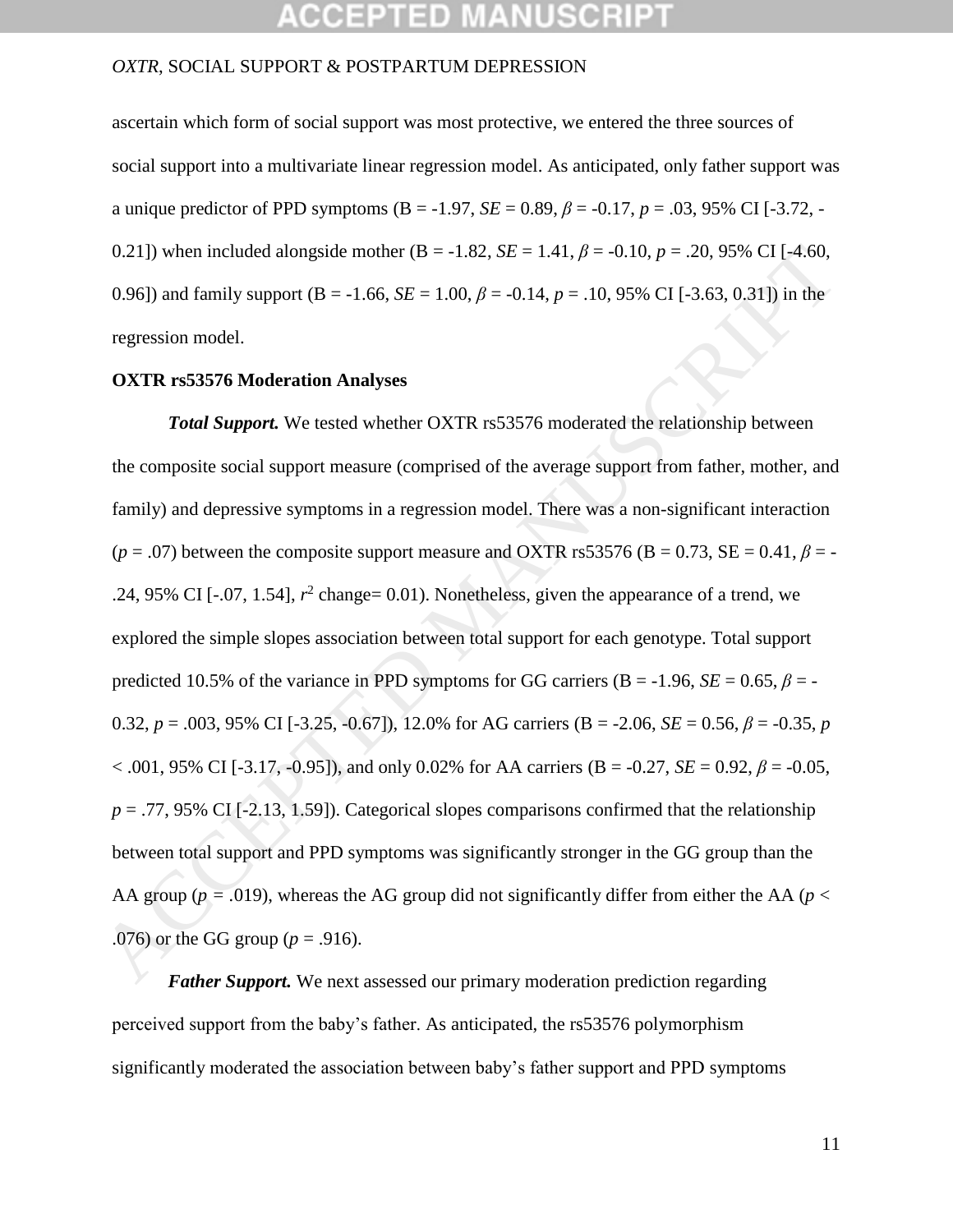## CCEPTED MANUSCR

#### *OXTR*, SOCIAL SUPPORT & POSTPARTUM DEPRESSION

(interaction term: B = 2.32, *SE* = 0.79,  $\beta$  = 0.52,  $p$  = .004, 95% CI [0.77, 3.88],  $r^2$  change= .02; see Figure 1). Simple slopes analyses indicated that, for GG genotypes, perceived support from the baby's father predicted approximately 10.3% of the variance in PPD symptoms ( $B = -3.67$ , *SE* = 1.27,  $\beta$  = -.33,  $p = .005$ , 95% CI [-6.20, -1.15]). In AG genotypes, father support predicted 6.1% of the variance in PPD symptoms (B = -3.03, *SE* = 1.23,  $\beta$  = -.24,  $p = .02,95\%$  CI [-5.48, -0.58]). In AA genotypes, father support was not significantly related to PPD symptoms ( $B = -$ 1.09, *SE* = 1.90,  $\beta$  = -.10,  $p = .57$ , 95% CI [-4.95, 2.77],  $r^2 = .01$ ). Categorical slopes comparisons showed that the relationship between father support and PPD symptoms was significantly stronger in the GG group than the AG ( $p = .039$ ) or the AA groups ( $p = .002$ ), while the AG and AA groups did not significantly differ from each other  $(p = .297).$ <sup>3</sup>

*Three-way interaction between stress, father support, and OXTR rs53576.* In order to better understand the role of stress in our results, we examined the possibility that the interactive effects of social support and rs53576 would be strongest when mothers reported high (compared to low) stress, consistent with the stress-buffering hypothesis (Cohen & Willis, 1985; Uchino, 2006). In an exploratory analysis, we tested the potential three-way interaction between perceived stress, father support and OXTR genotype. We z-scored father support and perceived stress, and then included stress, father support, rs53576 and a three-way cross-product interaction term (along with the four possible two-way cross-products) in a regression model predicting PPD symptoms. We detected a significant three-way interaction between perceived stress, father support and rs53576 (B = 0.83, *SE* = 0.31,  $\beta$  = .35,  $p$  = .008, 95% CI [.22, 1.44],  $r^2$  change= 0.014). In GG genotypes, the inverse relationship between father support and PPD symptoms was indeed stronger when women reported higher (compared to lower) perceived stress  $(B = -1)$ .651, *SE* = 0.25,  $\beta$  = -.17,  $p = .010$ , 95% CI [-1.14, -0.16],  $r^2$  change= 0.03). No such buffering  $SE = 1.27$ ,  $\beta = -33$ ,  $p = .005$ , 95% CI [-6.20, -1.15)). In AG genotypes, father support predicted<br>6.1% of the variance in PPD symptoms (B = -3.03,  $SE = 1.23$ ,  $\beta = -24$ ,  $p = .02$ , 95% CI [-5.48, -0.58)). In AA genotypes, fath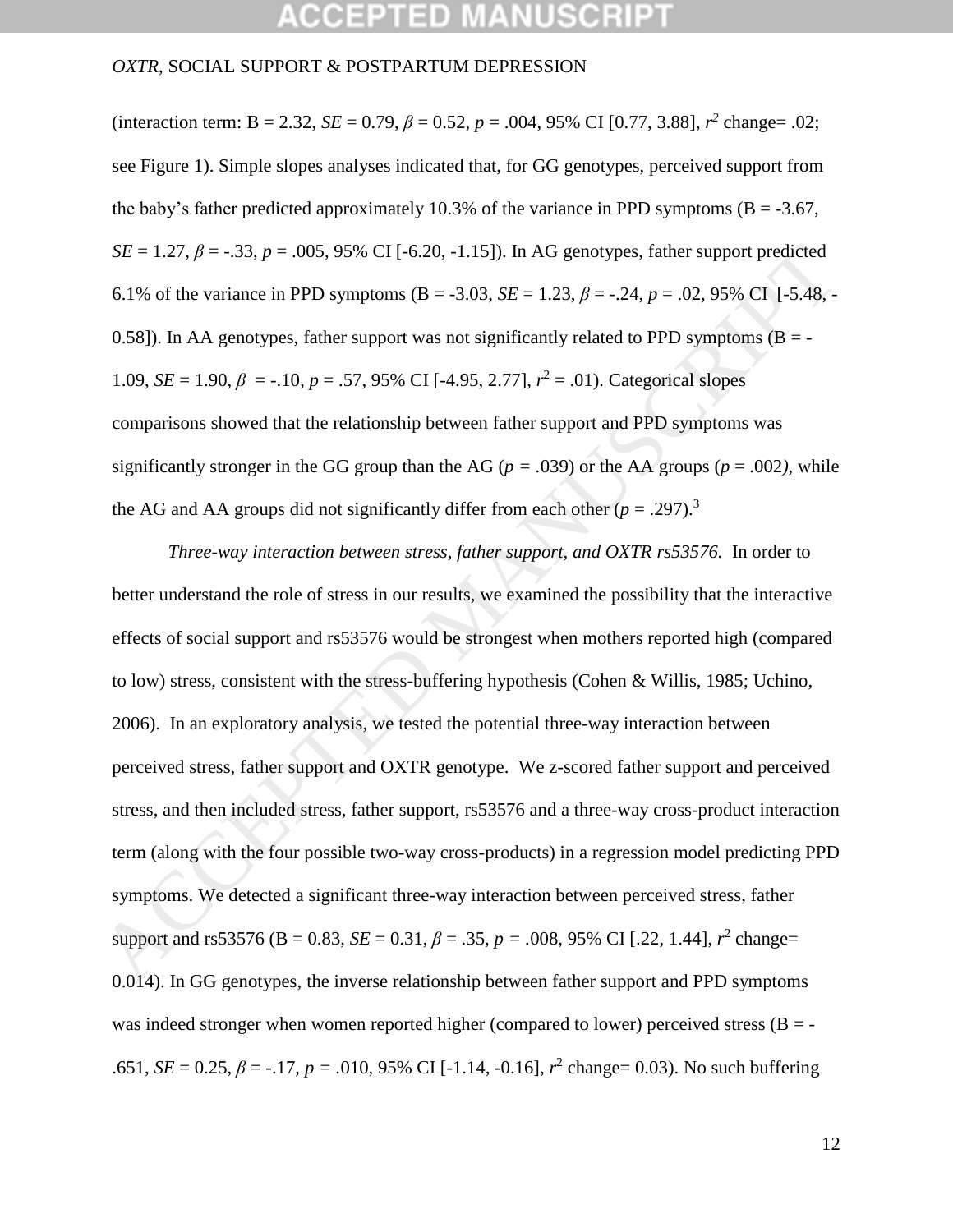#### *OXTR*, SOCIAL SUPPORT & POSTPARTUM DEPRESSION

interactions between perceived stress and father support were observed in the AG ( $B = .11$ ,  $SE =$ 0.39,  $\beta$  = .03,  $p$  = .760, 95% CI [-0.65, 0.88],  $r^2$  change= -0.006) or AA genotype groups ( $B =$ 1.16, *SE* = 0.59,  $\beta$  = .23,  $p$  = .061, 95% CI [-.058, 2.37],  $r^2$  change= .04).

*Mother Support.* We examined interactions between mother support and OXTR rs53576. The rs53576 genotype did not significantly moderate the effect of maternal support on PPD symptoms (B = .20, *SE* = 0.31,  $\beta$  = .09,  $p$  = .506, 95% CI [-.40, .80],  $r^2$  change = -.001).

*Family Support.* We tested the interaction between family support and OXTR rs53576. The rs53576 genotype did not significantly moderate the effect of family support on PPD symptoms (B = -.017, *SE* = 0.32,  $\beta$  = -.01,  $p = .958$ , 95% CI [-.65, .62],  $r^2$  change = -.002).

#### **rs2268498 Analyses**

Participants' rs2268498 genotype did not moderate the effect of social support (either the composite measure  $[p = .366]$  nor father  $[p = .543]$ , mother  $[p = .158]$ , or family support  $[p = .156]$ .612], individually) on PPD symptoms.

#### **4. Discussion**

The present results indicate that *OXTR* genotype moderates the strength of the association between social support from the baby's father and PPD symptoms. Specifically, we found that PPD symptoms were more tightly linked to the social support mothers received from the baby's father in the GG genotype group relative to mothers with AG or AA genotypes. Consistent with the hypothesized role of oxytocin in heightening the impact of both social affiliation and exclusion on mental health outcomes, GG homozygotes (and to a lesser extent, AG heterozygotes) displayed more PPD symptoms when father support was perceived to be low, whereas no such association obtained for AA homozygotes. **Mother Support.** We examined interactions between mother support and OXTR rs53576.<br>The rs53576 genotype did not significantly moderate the effect of maternal support on PPD<br>symptoms (B = .20, *SE* = 0.31,  $\beta$  = .09,  $p$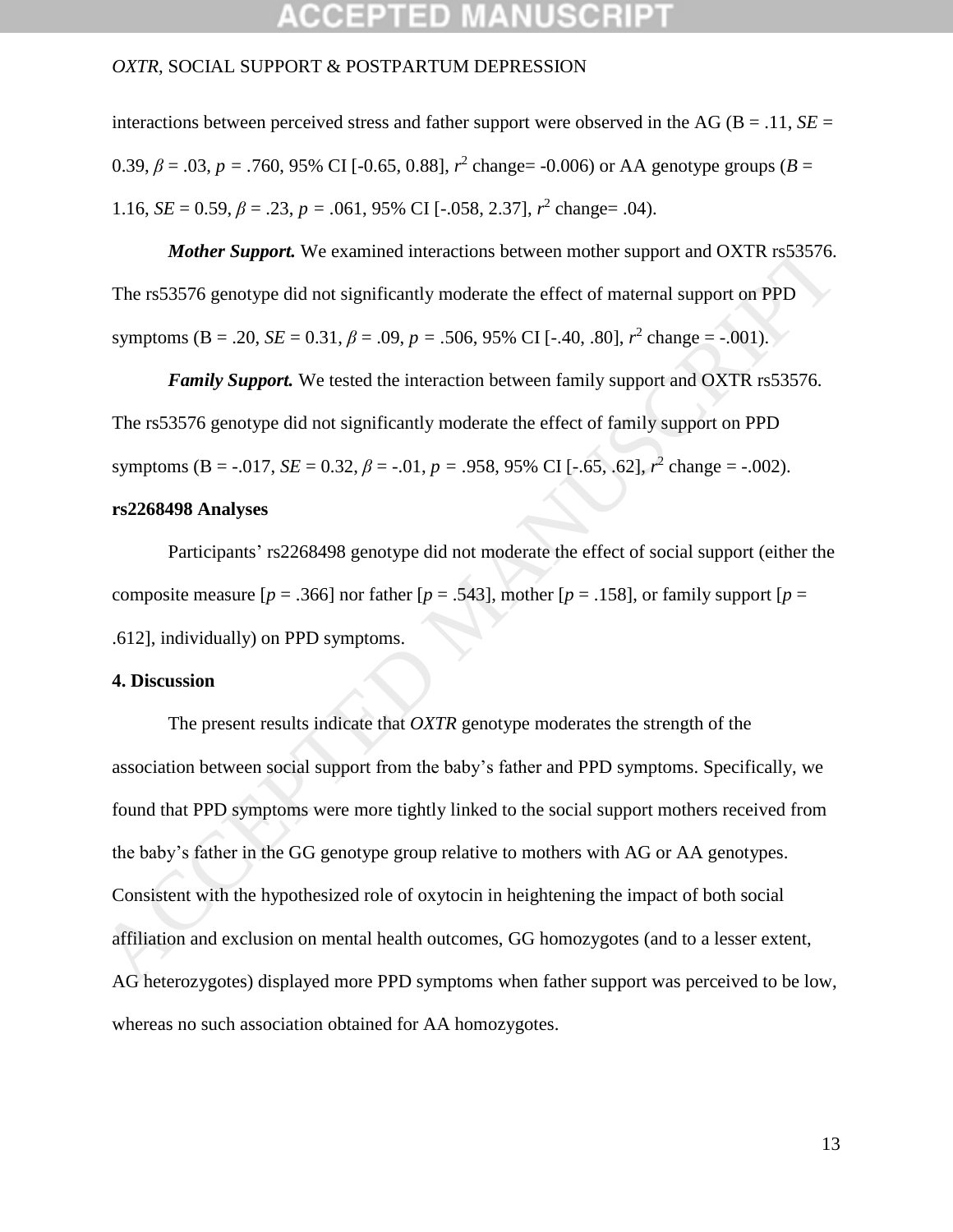### *OXTR*, SOCIAL SUPPORT & POSTPARTUM DEPRESSION

 The general consensus in the *OXTR* literature is that individuals carrying one or more G alleles for rs53576 are more sensitive to their social environments than those carrying A alleles (Bradley et al., 2013; Chen et al., 2011; Hostinar et al., 2014; McQuaid et al., 2013; Riem et al., 2011; Sturge-Apple et al., 2012). For example, individuals with one or two copies of the G allele of rs53576 have been found to evince lower cortisol responses to stress after social support when compared to individuals with the same genotype who received no social support (Chen et al., 2011). Relatedly, Sturge-Apple and colleagues studied 201 mothers with young toddlers and found that inter-parental conflict was more likely to 'spill over' and result in decreased maternal sensitivity and increased punitive parenting in GG homozygotes than in AA/AG genotypes.

Our multiple regression including maternal and family support revealed that support from the baby's father drove the inverse correlation between perceived social support and low PPD symptoms as well as uniquely interacting with rs53576. Perceived deficiencies in the social support provided by the baby's father may be particularly critical predictors of maternal distress in the postpartum period given the shared responsibility and vital need for cooperation between parents (Milgrom et al., 2008). The transition to parenthood is often associated with sudden deterioration in marital relationship quality (Doss, Rhoades, Stanley et al., 2009). Our research suggests that such declines could be especially deleterious for women who are more socially attuned as a function of their *OXTR* gene variants. In turn, the partners of mothers possessing such variants may be at greater risk of depressive symptoms themselves as an indirect consequence, given that partners' mental health tracks the postpartum mental health of mothers, with partners of mothers with PPD 30% more likely to be depressed themselves (Iles et al., 2011). Future research might explore whether partners of mothers with more socially sensitive 2013; Riem et al., 2011; Sturge-Apple et al., 2012). For example, individuals with one or two<br>copies of the G allele of rs53576 have been found to evince lower cortisol responses to stress<br>after social support when compar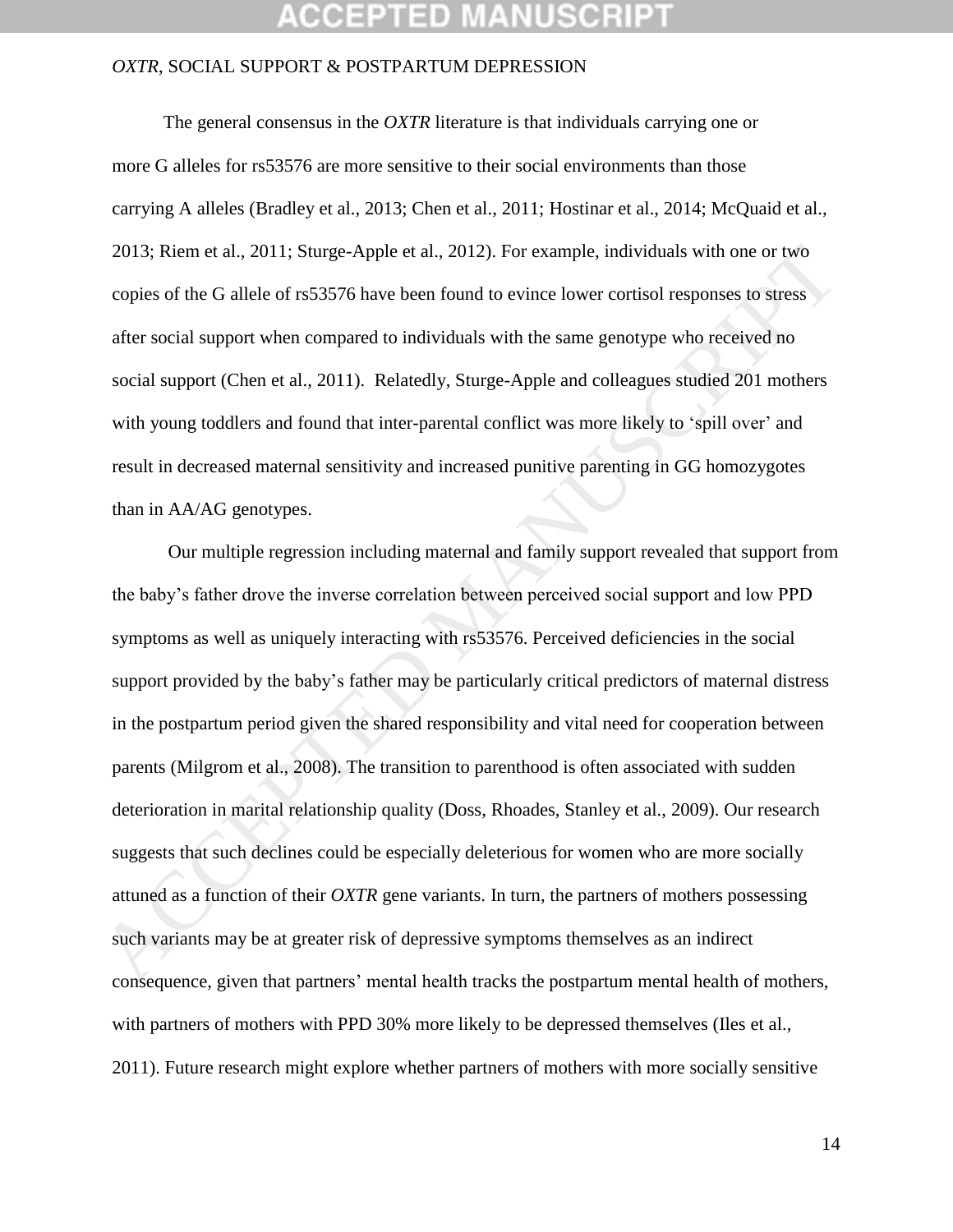#### *OXTR*, SOCIAL SUPPORT & POSTPARTUM DEPRESSION

*OXTR* variants do indeed report greater depressive symptoms under contexts of relationship discord.

Consistent with the stress-buffering hypotheses, exploratory analysis in this study revealed that the association between father support and rs53576 was further moderated by perceived stress. Namely, in mothers with GG genotypes, social support was a more potent buffer against PPD symptoms when mothers reported higher (compared to lower) levels of perceived stress. There was no evidence of such a stress buffering effect in the larger group of AG mothers or the smaller group of AA mothers. However, these exploratory analyses should be interpreted with caution given that studies testing stress buffering models typically utilize more objective measures of stress exposure (e.g., major life event inventories), rather than the perceived stress scale used here. Our perceived stress measure shared approximately half of its variance with PPD symptoms ( $r^2 = .51$ ), which is slightly higher than meta-analytic estimates of the shared variance using life events inventories ( $r^2 = .38$ -.40; Beck, 2001). We controlled for perceived stress in all of our moderation analyses because stress not only covaries with PPD symptoms, but also with social support and demographic variables relevant to *OXTR* variation (e.g., race/ethnicity), and hence introduces noise likely to obscure relationships between social support and *OXTR*. Perceived stress is characterized by feelings of inability to cope with life's challenges, but not necessarily with affective states associated with depression such as low mood and anhedonia. As such, controlling for perceived stress in our moderation analyses may have particularly highlighted the interaction between *OXTR* and support with regard to aspects of PPD symptoms which are distinct from perceived stress. revealed that the association between father support and rs53576 was further moderated by<br>perceived stress. Namely, in mothers with GG genotypes, social support was a more potent<br>buffer against PPD symptoms when mothers r

 The results of this study should be interpreted cautiously in light of several limitations. First, our sample size of 220, while sufficient to detect the relationships reported, is smaller than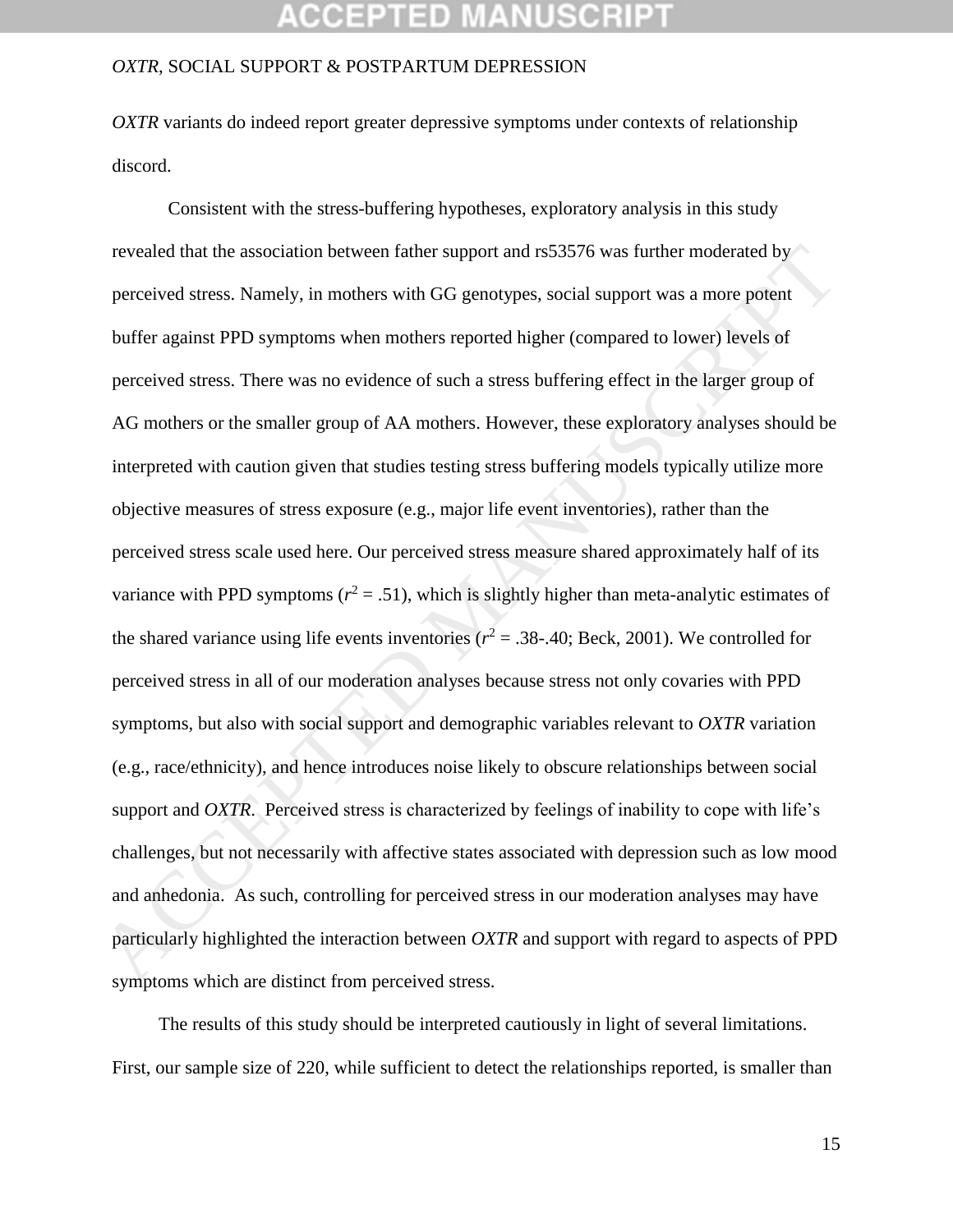#### *OXTR*, SOCIAL SUPPORT & POSTPARTUM DEPRESSION

the ideal participant pool for genetic studies (Duncan & Keller, 2011). A larger sample may have detected the significant relationships between the *OXTR* genotype and PPD symptoms reported in previous studies (Saphire-Bernstein et al., 2011). Second, we administered a selfreport continuous scale of depressive symptoms rather than assessing mothers clinically diagnosed with PPD, diminishing the generalizability of our findings to clinical populations. Third, we have not elucidated the potential mechanisms linking OXTR variation with PPD symptom outcomes. *OXTR* SNPs may influence PPD symptoms via a number of processes, including downstream effects on oxytocin receptor expression (Mizumoto, Kimura, & Ivell, 1997), or covarying linkages with other SNPs not assessed here (Lin, Vance, Pericak-Vance, & Martin, 2007). Highly powered studies might explore whether other *OXTR* SNPs (for example, *rs*2254298; Thompson et al., 2011) or other genetic variants (such as those related to the release of oxytocin) moderate the relationship between perceived social support and maternal mental health. Future work directed toward identifying mediating mechanisms might also explore the extent to which variations in *OXTR* determine the extent to which natural shifts in oxytocin associated with childrearing impact postpartum depression symptoms and maternal behavior. For example, if mothers who carry G alleles for *OXTR* 53576 are more sensitive to the actions of oxytocin, then events associated with exposure to natural doses of oxytocin such as vaginal childbirth (compared to C-section) or breastfeeding (compared to formula-feeding) may be more important predictors of PPD symptoms or maternal bonding in mothers who carry G alleles. report continuous scale of depressive symptoms rather than assessing mothers clinically<br>diagnosed with PPD, diminishing the generalizability of our findings to clinical populations.<br>Third, we have not clucidated the poten

To the best of our knowledge, the present study is the first to explore how social and genetic factors interact to predict PPD symptoms. Looking ahead, understanding of the etiology of PPD symptoms may be advanced by similar efforts to synthesize literatures across disciplinary boundaries to create biopsychosocial models of PPD (for a review, see Yim et al.,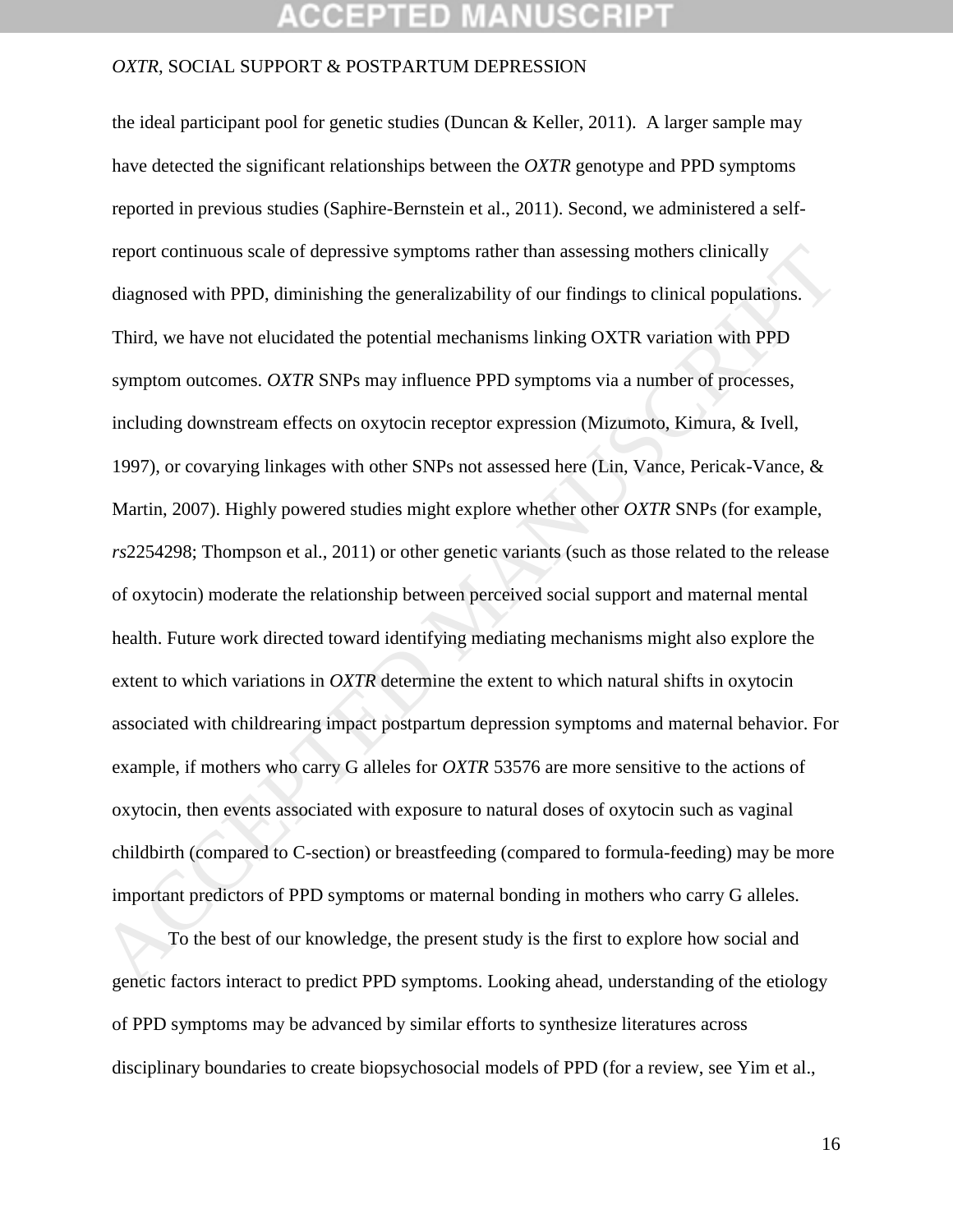2015). By determining which varieties of social support affect which sorts of postpartum mothers, we may one day be able to craft personalized interventions to prevent and ameliorate PPD.

### **Acknowledgments**

We are grateful to our community partners, Granola Babies Boutique and MOMS of Orange County, as well as to our research assistants, Shiva Amanat, Mariel Barojas, Maddisen Espeseth, Samantha Halela, Nikki Shahbazi, and Bonnie Truong. We are also grateful to Chapman University's Office of Undergraduate Research and the Biology Honor Society (TriBeta) for providing grant support for this project. Acknowledgments<br>
We are grateful to our community partners, Granola Babies Boutique and MOMS of<br>
Orange County, as well as to our research assistants, Shiva Amanat, Mariel Barojas, Maddisen<br>
Espeseth, Samantha Halela, Nikk

### **Declaration of Conflicting Interests**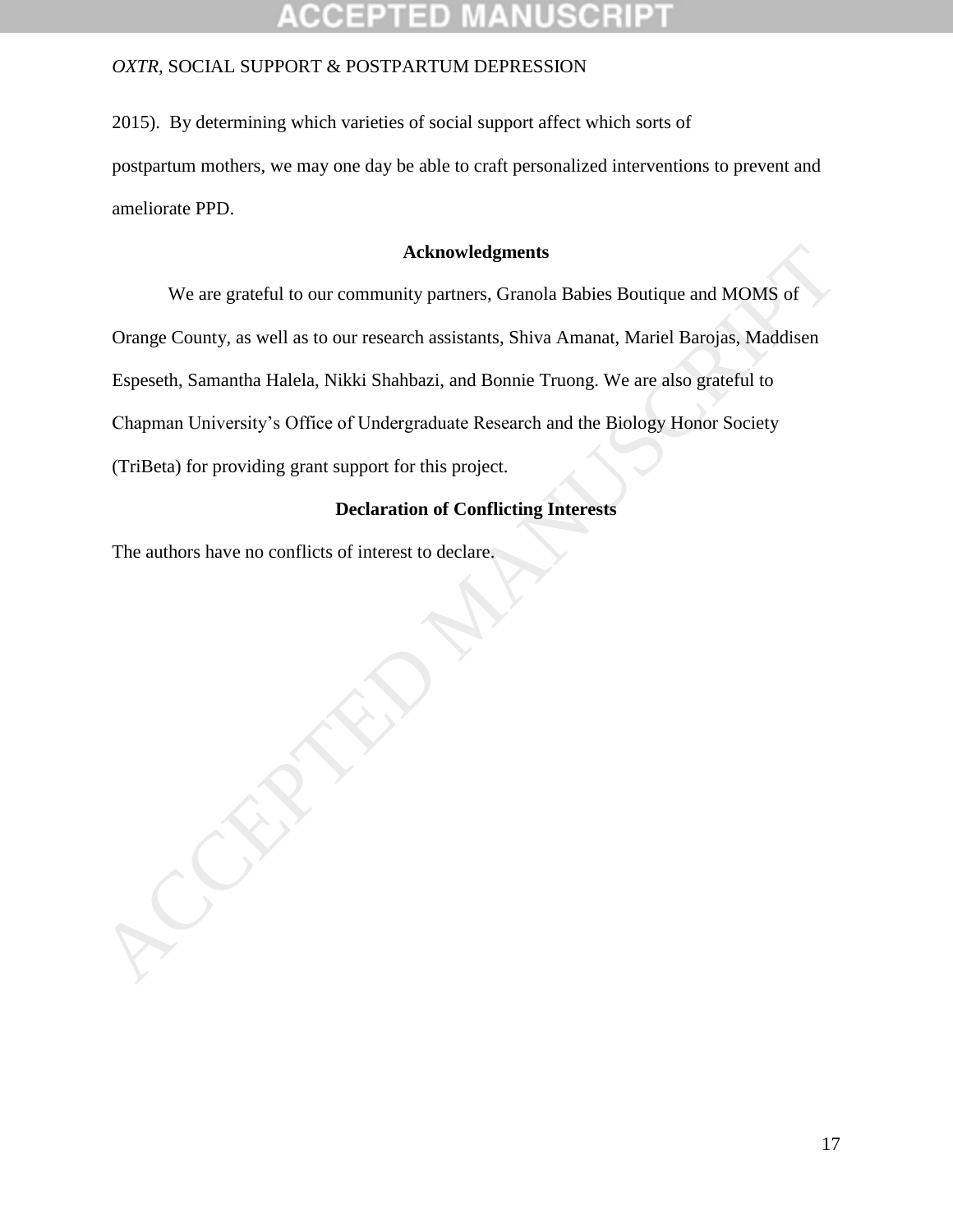#### **Footnotes**

 $<sup>1</sup>$  For the purposes of this paper, we reserve the term PPD for clinically diagnosed cases;</sup> otherwise, in regard to studies that rely on self-report screeners, we refer to PPD symptoms.

<sup>2</sup> We also included a single-item dichotomous (Yes/No) self-report measure of prior history of depression, "Have you ever experienced depression during your lifetime?" as a potentially relevant covariate. Follow-up tests confirmed that including history of self-reported depression did not change the statistical significance of any of the analyses reported here, although depression history did predict PPD symptoms ( $B = 2.14$ ,  $SE = 0.64$ ,  $\beta = .23$ ,  $p = .001$ , 95% CI [.87, 3.40], *r* <sup>2</sup> = .05). <sup>2</sup> We also included a single-item dichotomous (Yes/No) self-report measure of prior<br>history of depression, "Have you ever experienced depression during your lifetime?" as a<br>potentially relevant covariate. Follow-up tests

<sup>3</sup> We conducted follow-up tests to assess whether father support might exert a different impact on PPD symptoms according to race/ethnicity. Tests revealed that the race/ethnicity x father support interaction term was not statistically significant, nor did including this term change our pattern of results with regard to rs53576 moderating the effects of father support on PPD symptoms. Moreover, removing the race/ethnicity covariates from the models altogether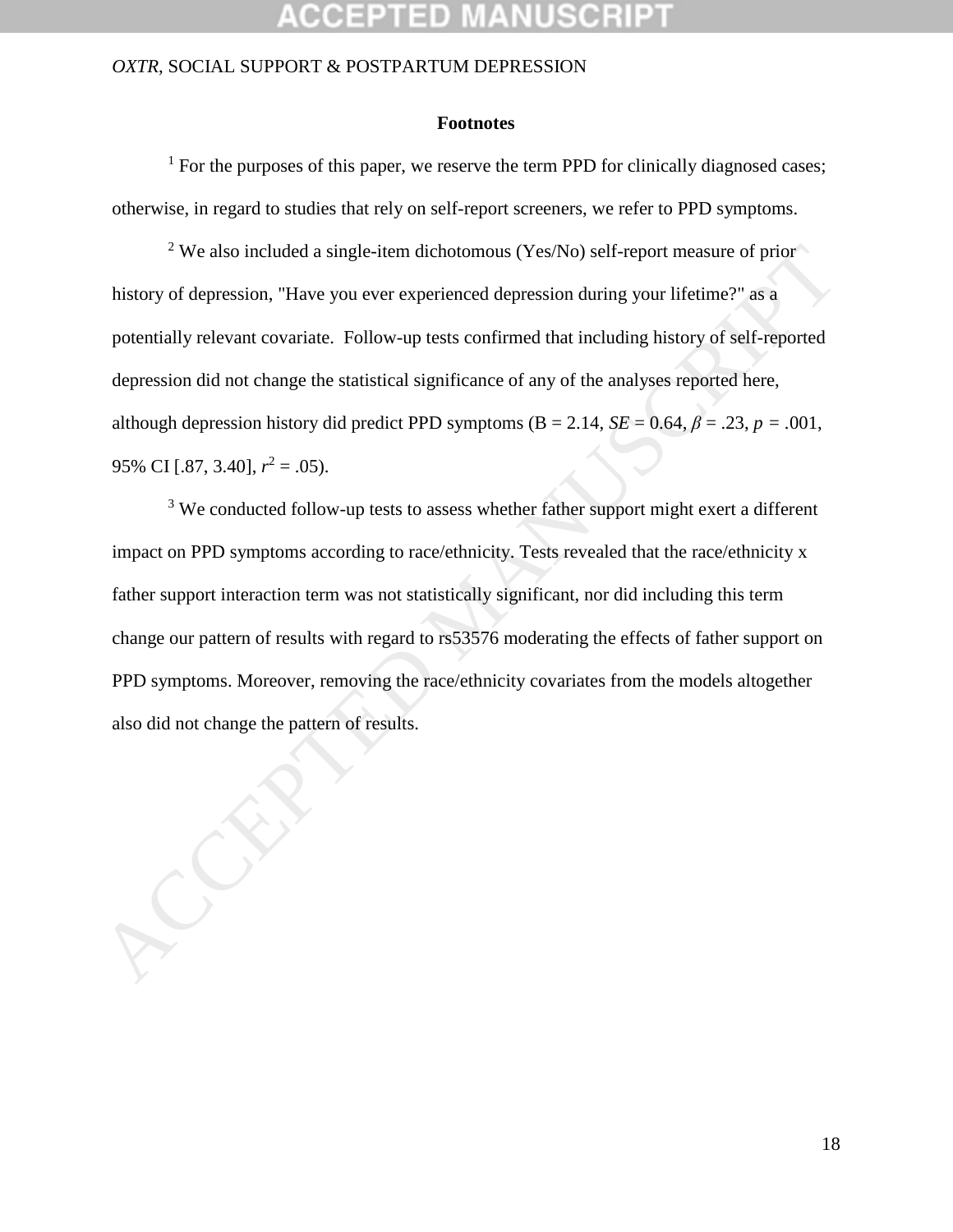#### **References**

- Algovik, M., Kivinen, K., Peterson, H., Westgren, M., & Kere, J. (2010). Genetic evidence of multiple loci in dystocia-difficult labour. *BMC Medical Genetics*, *11*, 105.
- Bartz, J. A. (2016). Oxytocin and the pharmacological dissection of affiliation. *Current Directions in Psychological Science, 25*(2), 104-110.
- Beck, C. T. (2001). Predictors of postpartum depression: an update. *Nursing research*, *50*(5), 275-285.
- Bradley, B., Davis, T. A., Wingo, A. P., Mercer, K. B., & Ressler, K. J. (2013). Family environment and adult resilience: contributions of positive parenting and the oxytocin receptor gene. *European Journal of Psychotraumatology, 4*, 10.3402/ejpt.v4i0.21659. doi:10.3402/ejpt.v4i0.21659
- Brummelte, S., Chau, C. M., Cepeda, I. L., Degenhardt, A., Weinberg, J., Synnes, A. R., & Grunau, R. E. (2015). Cortisol levels in former preterm children at school age are predicted by neonatal procedural pain-related stress. *Psychoneuroendocrinology, 51*, 151- 163. Bartz, J. A. (2016). Oxytocin and the pharmacological dissection of affiliation. Current<br>
Directions in Psychological Science, 25(2), 104-110.<br>
Beck, C. T. (2001). Predictors of postpartum depression: an update. *Nursing* 
	- Brummelte, S., & Galea, L. A. (2016). Postpartum depression: etiology, treatment and consequences for maternal care. *Hormones and behavior*, *77*, 153-166.
	- Buffone, A. E., & Poulin, M. J. (2014). Empathy, target distress, and neurohormone genes interact to predict aggression for others–even without provocation. *Personality and Social Psychology Bulletin, 40*(11), 1406-1422.
	- Butovskaya, P. R., Lazebny, O. E., Sukhodolskaya, E. M., Vasiliev, V. A., Dronova, D. A., Fedenok, J. N., Rosa, A., Peletskaya, E. N., Ryskov, A. P., & Butovskaya, M. L. (2016).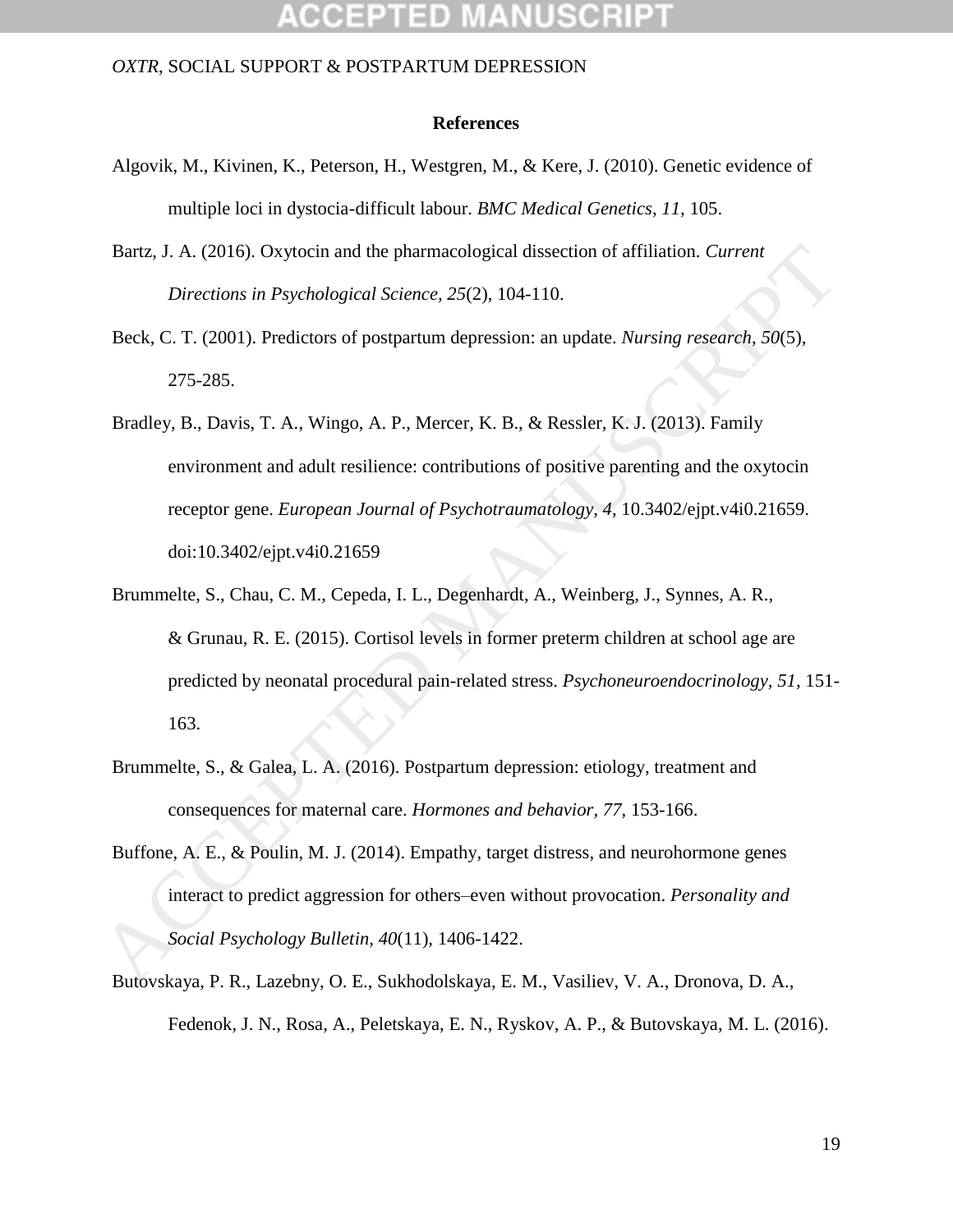Polymorphisms of two loci at the oxytocin receptor gene in populations of Africa, Asia and South Europe. *BMC Genetics*, *17*, 17. doi:10.1186/s12863-015-0323-8

- Carter, C. S., & Keverne, E. B. (2002). The neurobiology of social affiliation and pair bonding. In D. Pfaff (Ed.), *Hormones, brain and behavior* (pp. 299-337). San Diego, CA: Academic Press.
- Chen, F. S., Barth, M., Johnson, S. L., Gotlib, I. H., & Johnson, S. C. (2011). Oxytocin receptor (OXTR) polymorphisms and attachment in human infants. *Frontiers in Psychology*, *2*, 200.
- Chen, F. S., Kumsta, R., Dawans, B. V., Monakhov, M., Ebstein, R. P., & Heinrichs, M. (2011). Common oxytocin receptor gene (OXTR) polymorphism and social support interact to reduce stress in humans. *Proceedings of the National Academy of Sciences, 108*(50), 19937-19942. In D. Pfaff (Ed.), *Hormones, brain and behavior* (pp. 299-337). San Diego, CA:<br>
Academic Press.<br>
Chen, F. S., Barth, M., Johnson, S. L., Gollib, I. H., & Johnson, S. C. (2011). Oxytocin receptor<br>
(OXTR) polymorphisms and
	- Cohen, S., Kamarck, T., & Mermelstein, R. (1983). A global measure of perceived stress. *Journal of Health and Social Behavior*, *24*(4), 385-396.
	- Cohen, S., & Wills, T. A. (1985). Stress, social support, and the buffering hypothesis. *Psychological Bulletin, 98*(2), 310.
	- Collins, N. L., Dunkel-Schetter, C., Lobel, M., & Scrimshaw, S. C. (1993). Social support in pregnancy: psychosocial correlates of birth outcomes and postpartum depression. *Journal of Personality and Social Psychology, 65*(6)*,* 1243-1258.
	- Cornelis, M. C., Glymour, M. M., Chang, S. C., Tchetgen, E. J. T., Liang, L., Koenen, K. C., & Kubzansky, L. D. (2012). Oxytocin receptor (OXTR) is not associated with optimism in the Nurses' Health Study. *Molecular Psychiatry, 17*(12), 1157.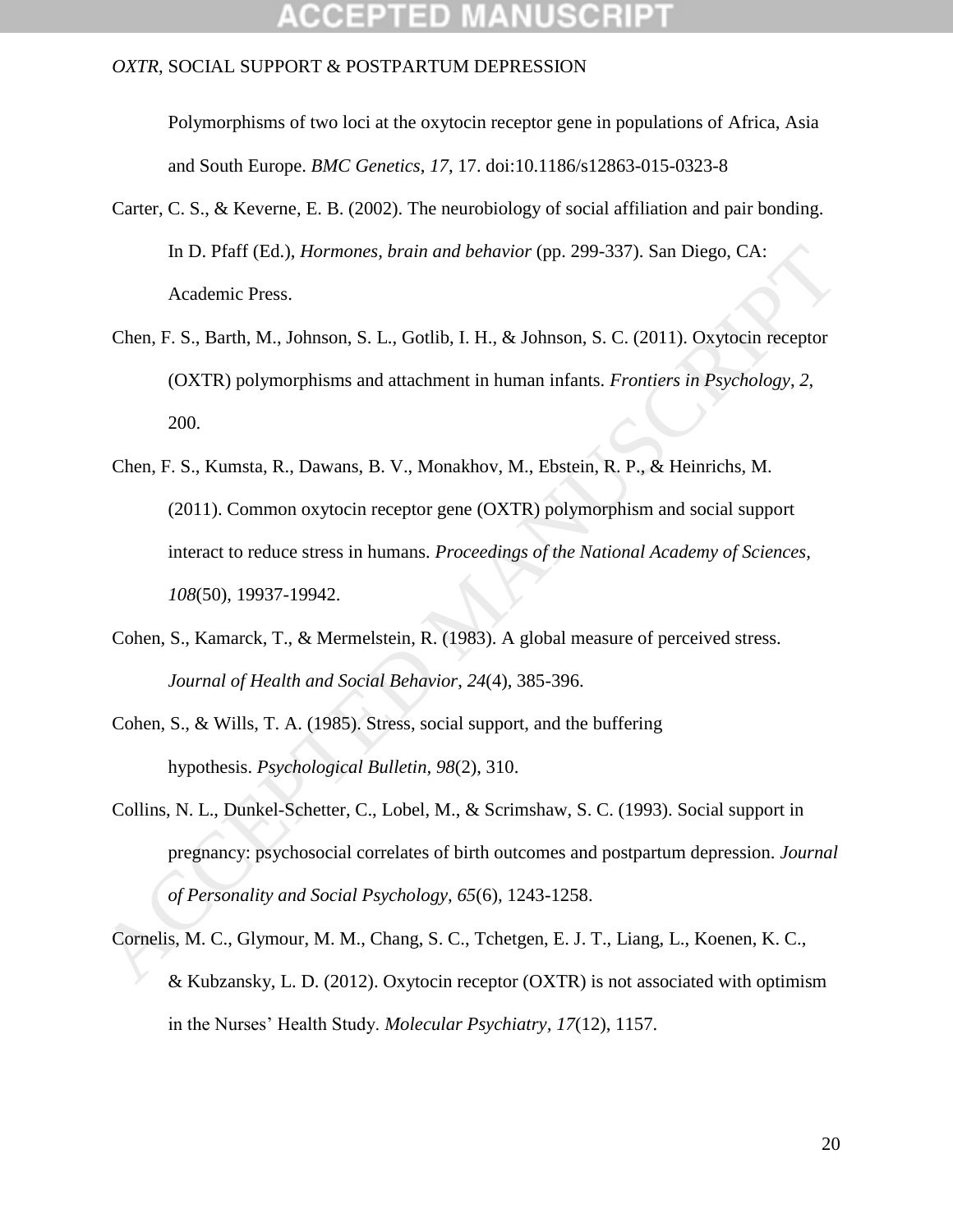# COEPTED MANUSCH

- Cox, J.L., Holden, J.M., & Sagovsky, R. (1987). Detection of postnatal depression. Development of the 10-item Edinburg Postnatal Depression Scale. *The British Journal of Psychiatry, 150*(6), 782-786.
- Dennis, C. L., & Chung- Lee, L. (2006). Postpartum depression help- seeking barriers and maternal treatment preferences: A qualitative systematic review. *Birth*, *33*(4), 323-331.
- Ditzen, B., Schaer, M., Gabriel, B., Bodenmann, G., Ehlert, U., & Heinrichs, M. (2009). Intranasal oxytocin increases positive communication and reduces cortisol levels during couple conflict. *Biological Psychiatry, 65*(9), 728-731.
- Domes, G., Heinrichs, M., Michel, A., Berger, C., & Herpertz, S. C. (2007). Oxytocin improves "mind reading" in humans. *Biological Psychiatry, 61*(6), 731-733.
- Doss, B. D., Rhoades, G. K., Stanley, S. M., & Markman, H. J. (2009). The effect of the transition to parenthood on relationship quality: an 8-year prospective study. *Journal of Personality and Social Psychology*, *96*(3), 601.
- Duncan, L. E., & Keller, M. C. (2011). A critical review of the first 10 years of candidate geneby-environment interaction research in psychiatry. *American Journal of Psychiatry, 168*(10), 1041–1049.
- Feldman, P. J., Dunkel-Schetter, C., Sandman, C. A., & Wadhwa, P. D. (2000). Maternal social support predicts birth weight and fetal growth in human pregnancy. *Psychosomatic Medicine, 62*(5)*,* 715-725. Dennis, C. L., & Chung- Lee, L. (2006). Postpartum depression help-seeking barriers and<br>maternal treatment preferences: A qualitative systematic review. *Birrh*, 33(4), 323-331,<br>Ditzen, B., Schaer, M., Gabriel, B., Bodenma
	- Gong, P., Fan, H., Liu, J., Yang, X., Zhang, K., & Zhou, X. (2017). Revisiting the impact of OXTR rs53576 on empathy: A population-based study and a meta-analysis. *Psychoneuroendocrinology, 80,* 131-136.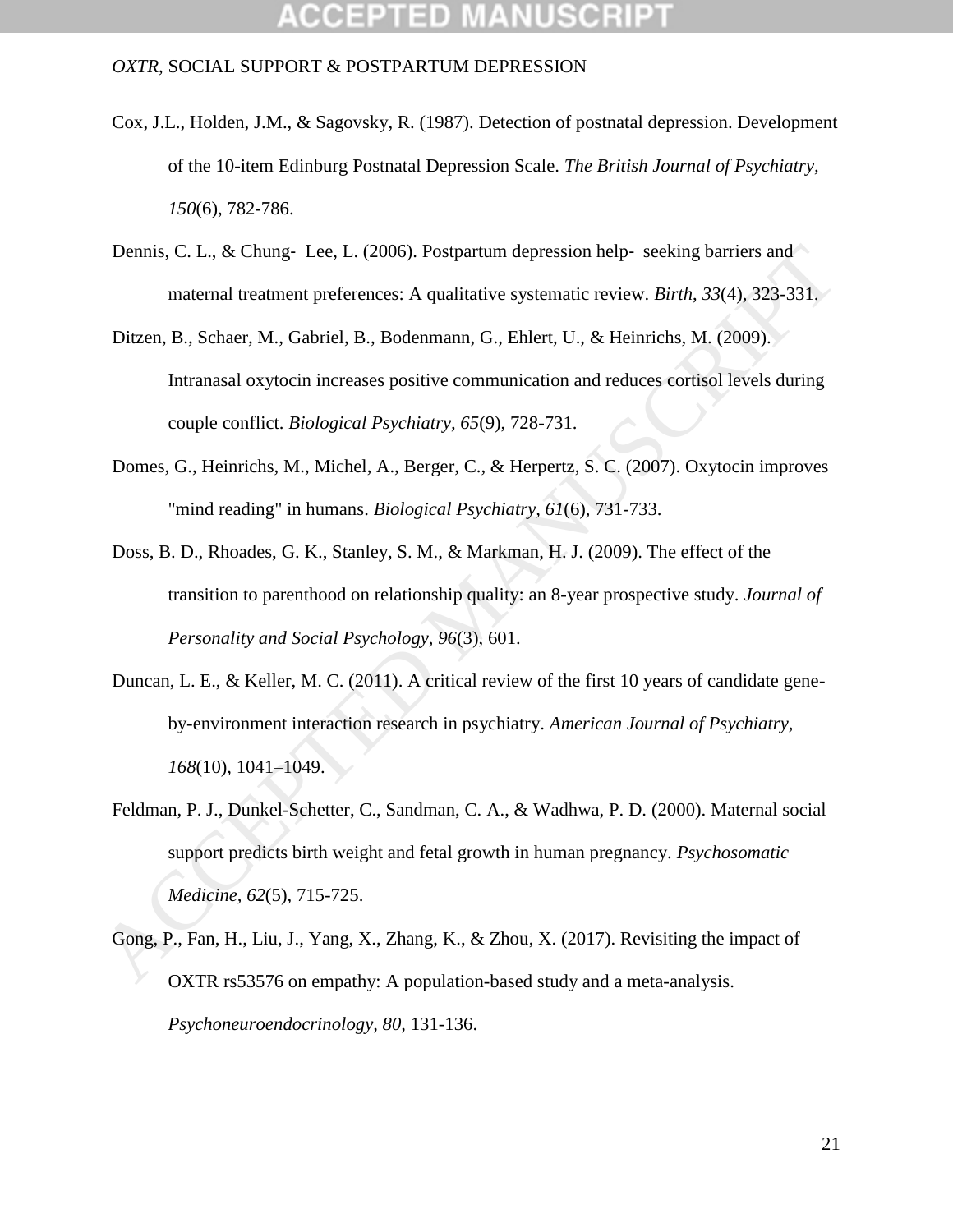# CCEPTED

- Hahn-Holbrook, J., Dunkel Schetter, C., Chander, A., & Hobel, C. (2013). Placental corticotropin-releasing hormone mediates the association between prenatal social support and postpartum depression. *Clinical Psychological Science, 1*(3), 253-265.
- Hahn-Holbrook, J., Cornwell-Hinrichs, T., & Anaya, I. (2018). Economic and health predictors of national postpartum depression prevalence: A systematic review, meta-analysis, and meta-regression of 291 studies from 56 countries. *Frontiers in Psychiatry*, *8*, 248. doi: 10.3389/fpsyt.2017.00248. Hahn-Holbrook, J., Comwell-Hinrichs, T., & Anaya, I. (2018). Economic and health predictors<br>
of national postpartum depression prevalence: A systematic review, meta-analysis, and<br>
meta-regression of 291 studies from 56 co
	- Hahn-Holbrook, J., Holt-Lunstad, J., Holbrook, C., Coyne, S. M., & Lawson, E. T. (2011). Maternal defense: breast feeding increases aggression by reducing stress. *Psychological Science*, *22*(10), 1288-1295.
	- Holt-Lunstad, J., Smith, T. B., & Layton, J. B. (2010). Social relationships and mortality risk: a meta-analytic review. PLoS Med, 7(7).
	- Hostinar, C. E., Cicchetti, D., & Rogosch, F. A. (2014). Oxytocin receptor gene polymorphism, perceived social support, and psychological symptoms in maltreated adolescents. *Development and Psychopathology, 26*(2), 465-477.
	- Iles, J., Slade, P., & Spiby, H. (2011). Posttraumatic stress symptoms and postpartum depression in couples after childbirth: the role of partner support and attachment. *Journal of Anxiety Disorders, 25*(4), 520-530.
	- Insel, T. R. (2010). The challenge of translation in social neuroscience: a review of oxytocin, vasopressin, and affiliative behavior. *Neuron*, *65*(6), 768-779.
	- James, C., Panford-Walsh, R., Birnboim, H. C., & Iwasiow, R. (2013). Comparison of DNA yield from saliva and blood. Unpublished white paper, DNA Genotek.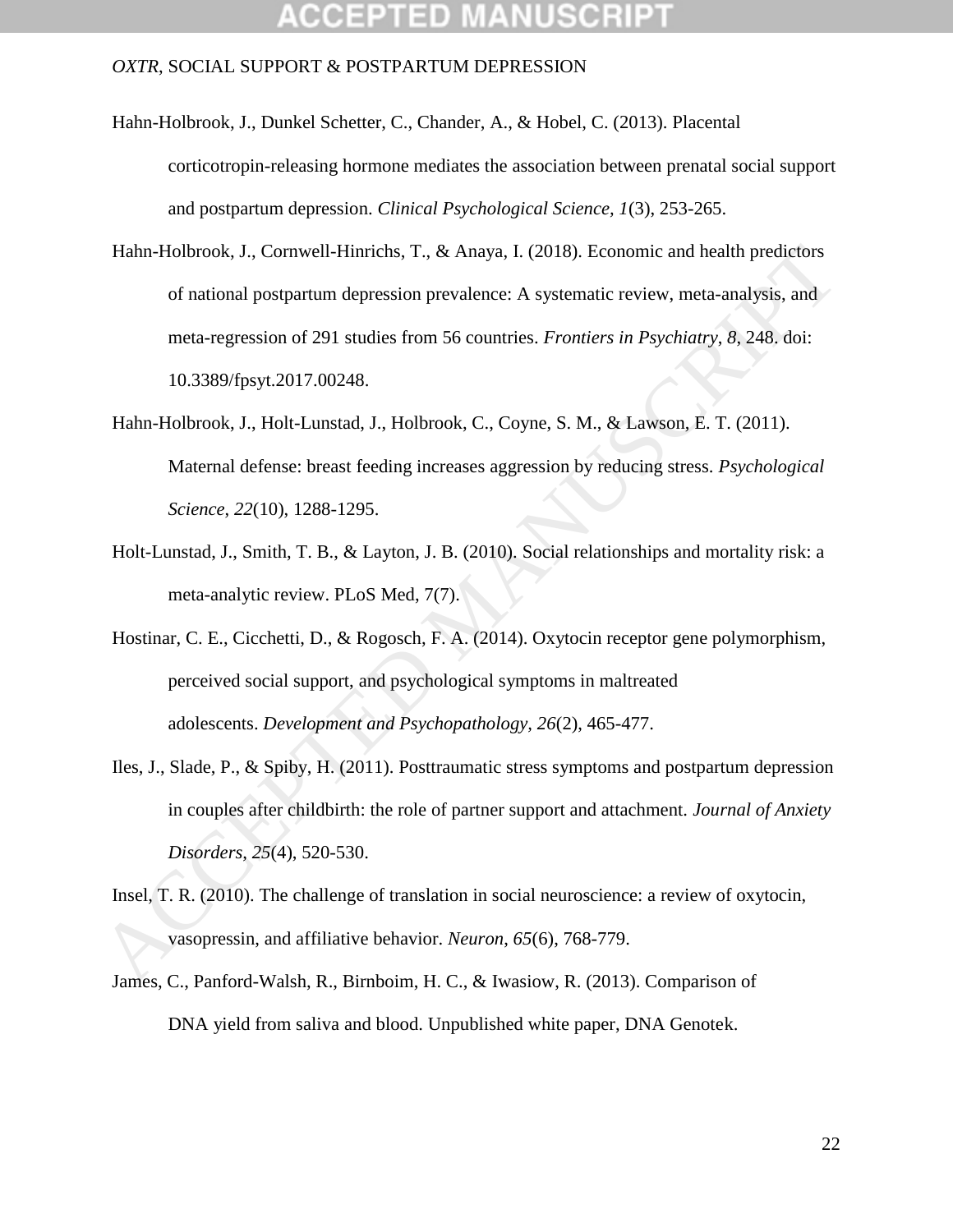- Kim, H. S., Sherman, D. K., Sasaki, J. Y., Xu J., Chu, T. Q., Ryu, C., Suh, E. M., Graham, K., & Taylor, S. E. (2010). Culture, distress and oxytocin receptor polymorphism (OXTR) interact to influence emotional support seeking. *Proceedings of the National Academy of Sciences, 107*, 15717-15721.
- Kosfeld, M., Heinrichs, M., Zak, P. J., Fischbacher, U., & Fehr, E. (2005). Oxytocin increases trust in humans. *Nature, 435*(7042), 673-676.
- Labuschagne, I., Phan, K. L., Wood, A., Angstadt, M., Chua, P., Heinrichs, M., Stout, J. C., & Nathan, P. J. (2010). Oxytocin attenuates amygdala reactivity to fear in generalized social anxiety disorder. *Neuropsychopharmacology*, *35*, 2403-2413.
- Li, J., Zhao, Y., Li, R., Broster, L. S., Zhou, C., & Yang, S. (2015). Association of oxytocin receptor gene (OXTR) rs53576 polymorphism with sociality: a meta-analysis. *PLoS One*, *10*, e0131820.
- Lin, P. I., Vance, J. M., Pericak-Vance, M. A., & Martin, E. R. (2007). No gene is an island: the flip-flop phenomenon. *The American Journal of Human Genetics*, *80*, 531-538.
- Ludmer, J. A., Jamieson, B., Gonzalez, A., Levitan, R., Kennedy, J., Villani, V., Masellis, M., Basile, V. S., & Atkinson, L. (2017). Maternal DRD2, SLC6A3, and OXTR genotypes as potential moderators of the relation between maternal history of care and maternal cortisol secretion in the context of mother-infant separation. *Biological Psychology*, *129*, 154-164. Sciences, 107, 15717-15721.<br>
Kosfeld, M., Heinrichs, M., Zak, P. J., Fischbacher, U., & Fehr, E. (2005). Oxytocin increases<br>
trust in humans. Nature, 435(7042), 673-676.<br>
Labuschagne, I., Phan, K. L., Wood, A., Angstadt, M
	- Ludmer, J. A., Levitan, R., Gonzalez, A., Kennedy, J., Villani, V., Masellis, M., & Atkinson, L. (2015). DRD2 and SLC6A3 moderate impact of maternal depressive symptoms on infant cortisol. *Psychoneuroendocrinology*, *62*, 243–251.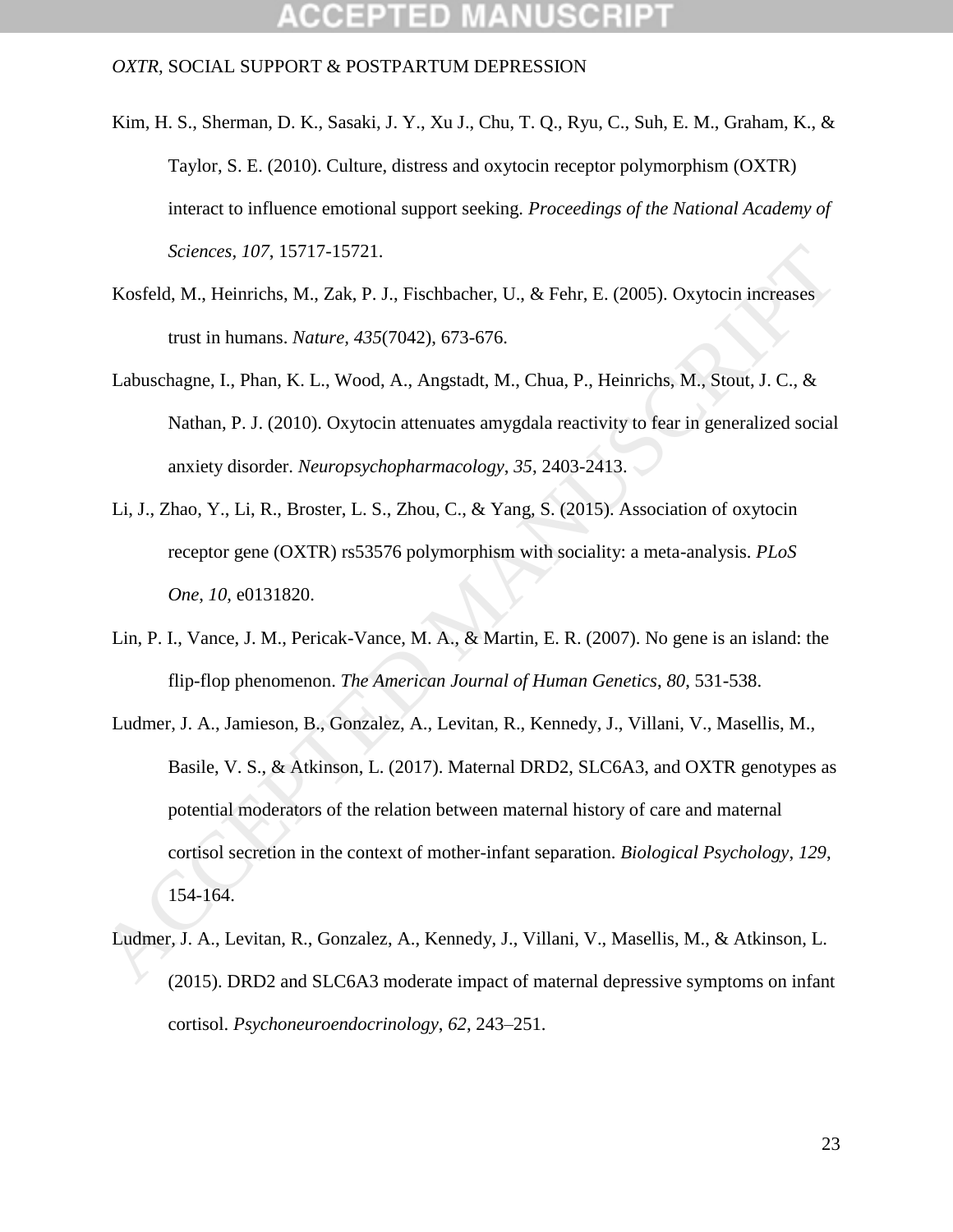## CCEPTED

- McCall, C., & Singer, T. (2012). The animal and human neuroendocrinology of social cognition, motivation and behavior. *Nature neuroscience*, *15*(5), 681.
- McQuaid, R. J., McInnis, O. A., Stead, J. D., Matheson, K., & Anisman, H. (2013). A paradoxical association of an oxytocin receptor gene polymorphism: early-life adversity and vulnerability to depression. *Frontiers in Neuroscience, 7*.
- Milgrom, J., Gemmill, A. W., Bilszta, J. L., Hayes, B., Barnett, B., Brooks, J., & Buist, A. (2008). Antenatal risk factors for postnatal depression: a large prospective study. *Journal of Affective Disorders, 108*(1), 147-157. paradoxical association of an oxytocin receptor gene polymorphism: early-life adversity<br>
und vulnerability to depression. *Frontiers in Neuroscience*, 7.<br>
Milgrom, J., Gemmill, A. W., Bilszta, J. L., Hayes, B., Barnett, B.
	- Mizumoto, Y., Kimura, T., & Ivell, R. (1997). A genomic element within the third intron of the human oxytocin receptor gene may be involved in transcriptional suppression. *Molecular and Cellular Endocrinology*, *135*, 129-138.
	- Mojaverian, T. & Kim, H. S. (2013). Interpreting a helping hand: cultural variation in the effectiveness of solicited and unsolicited social support. *Personality and Social Psychology Bulletin, 39*, 88-99.
	- Netsi, E., Pearson, R. M., Murray, L., Cooper, P., Craske, M. G., & Stein, A. (2018). Association of persistent and severe postnatal depression with child outcomes. *JAMA Psychiatry*, *75*(3), 247-253
	- O'Hara, M. W., & Swain, A. M. (1996). Rates and risk of postpartum depression—a metaanalysis. *International Review of Psychiatry, 8*(1), 37-54.
	- Poulin, M. J., Holman, E. A., & Buffone, A. (2012). The neurogenetics of nice: receptor genes for oxytocin and vasopressin interact with threat to predict prosocial behavior. *Psychological science, 23*(5), 446-452.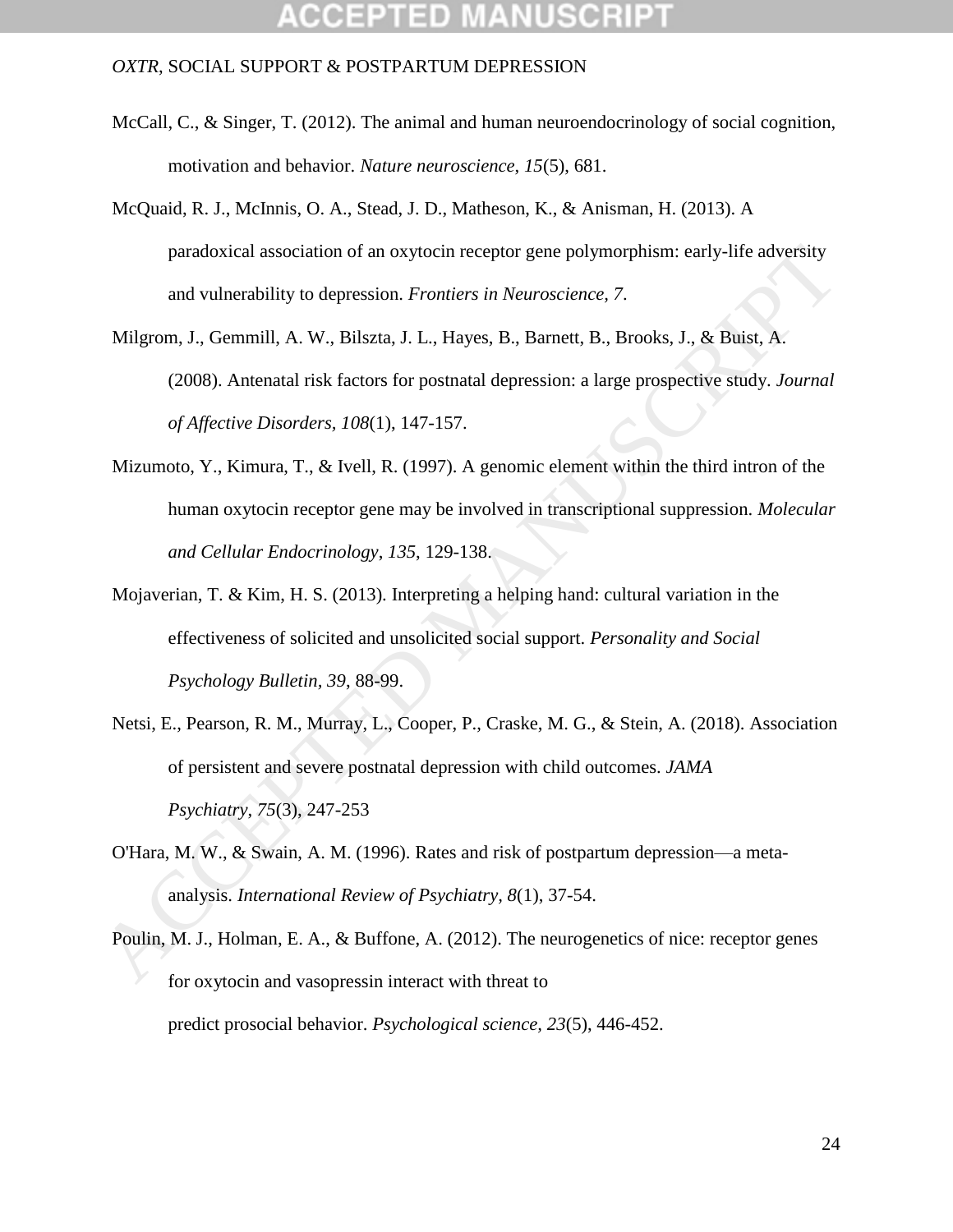## CCEPTED

- Riem, M. M., Pieper, S., Out, D., Bakersman-Kranenburg, M. J., & Ijzendoorn, M. H. (2010). Oxytocin receptor gene and depressive symptoms associated with physiological reactivity to infant crying. *Social Cognitive and Affective Neuroscience, 6*(3), 294-300.
- Robertson, E., Grace, S., Wallington, T., & Stewart, D. E. (2004). Antenatal risk factors for postpartum depression: a synthesis of recent literature. *General Hospital Psychiatry, 26*(4), 289-295.
- Rodrigues, S. M., Saslow, L. R., Garcia, N., John, O. P., & Keltner, D. (2009). Oxytocin receptor genetic variation relates to empathy and stress reactivity in humans. *Proceedings of the National Academy of Sciences, 106*(50), 21437-21441.
- Saphire-Bernstein, S., Way, B. M., Kim, H. S., Sherman, D. K., & Taylor, S. E. (2011). Oxytocin receptor gene (OXTR) is related to psychological resources. *Proceedings of the National Academy of Sciences, 108*(37), 15118-15122.
- Sturge-Apple, M. L., Cicchetti, D., Davies, P. T., & Suor, J. H. (2012). Differential susceptibility in spillover between interparentalconflict and maternal parenting practices: evidence for OXTR and 5-HTT genes. *Journal of Family Psychology, 26*(3), 431-442.
- Thompson, R. J., Parker, K. J., Hallmayer, J. F., Waugh, C. E., & Gotlib, I. H. (2011). Oxytocin receptor gene polymorphism (rs2254298) interacts with familial risk for psychopathology to predict symptoms of depression and anxiety in adolescent girls. *Psychoneuroendocrinology*, *36*(1), 144-147. Robertson, E., Grace, S., Wallington, T., & Stewart, D. E. (2004). Antenaual risk factors for<br>postpartum depression: a synthesis of recent literature. *General Hospital Psychiatry.*<br>
26(4), 289-295.<br>
Rodrigues, S. M., Sas
	- Tost, H., Kolachana, B., Hakimi, S., Lemaitre, H., Verchinski, B. A., Mattay, V. S., ... & Meyer– Lindenberg, A. (2010). A common allele in the oxytocin receptor gene (OXTR) impacts prosocial temperament and human hypothalamic-limbic structure and function. *Proceedings of the National Academy of Sciences, 107*(31), 13936-13941.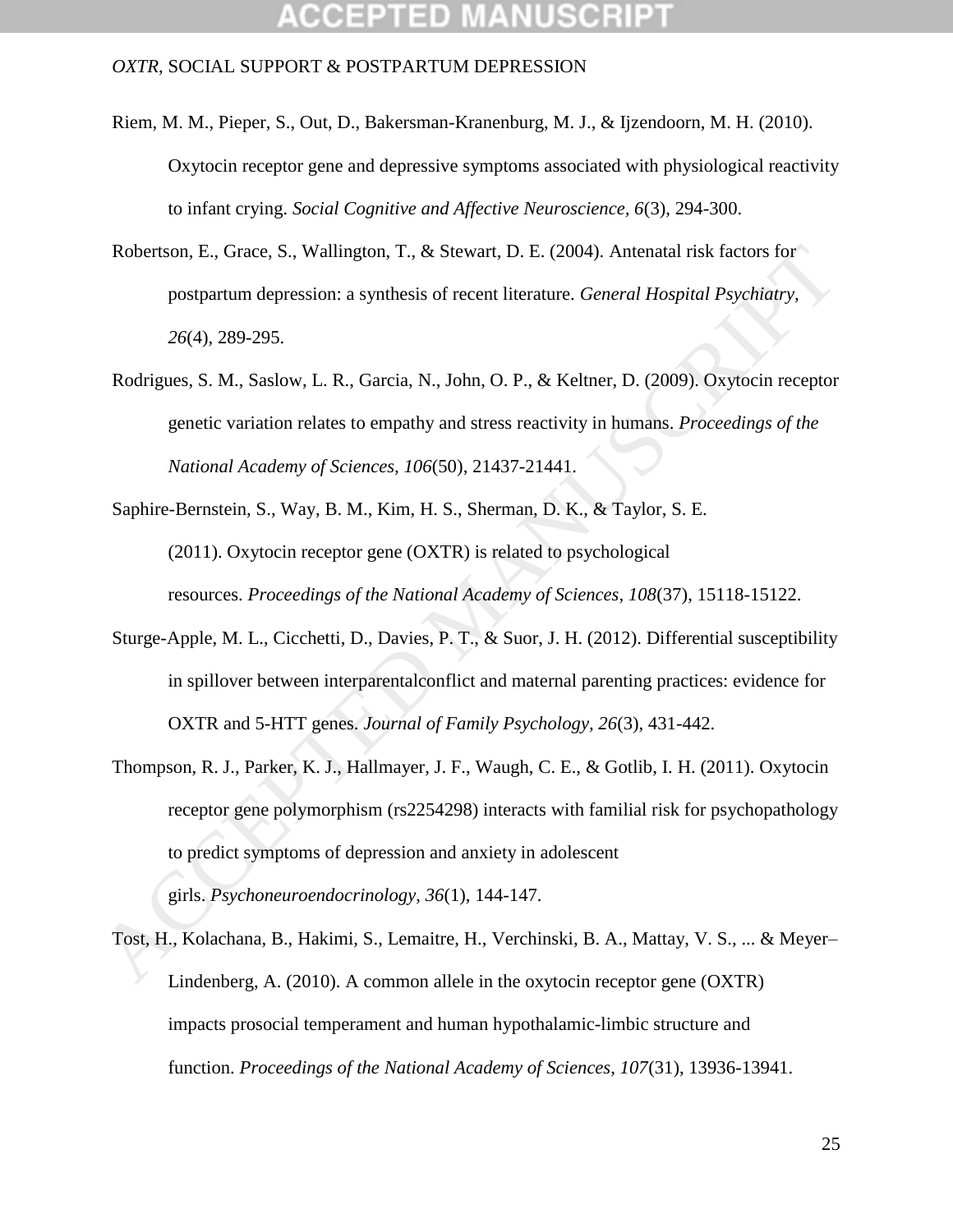- Turner, R. J., Frankel, B. G., & Levin, D. M. (1983). Social support: conceptualization, measurement, and implications for mental health. In J. R. Greenley (Ed.), *Researching community and mental health* (Vol. 3, pp. 67-111). Greenwich, CT: JAI Press.
- Turner, R. J., Grindstaff, C. F., & Phillips, N. (1990). Social support and outcomes in teenage pregnancy. *Journal of Health and Social Behavior, 31,* 43-57.
- Uchino, B. N. (2006). Social support and health: a review of physiological processes potentially underlying links to disease outcomes. *Journal of behavioral medicine*, *29*(4), 377-387.
- Windle, R. J., Shanks, N., Lightman, S. L., & Ingram, C. D. (1997). Central oxytocin administration reduces stress-induced corticosterone release and anxiety behavior in rats. *Endocrinology*, *138*, 2829-2834.
- Wisner, K.L., Parry, B.L., & Piontek, C.M. (2002). Clinical Practice. Postpartum Depression. *The New England Journal of Medicine, 347*(3), 194-199.
- Yim, I. S., Tanner Stapleton, L. R., Guardino, C. M., Hahn-Holbrook, J., & Dunkel Schetter, C. (2015). Biological and psychosocial predictors of postpartum depression: systematic Turner, R. J., Grindstaff, C. F., & Phillips, N. (1990). Social support and outcomes in leenage<br>pregnancy. Journal of Health and Social Behavior. 31, 43-57.<br>Uchino, B. N. (2006). Social support and health: a review of phys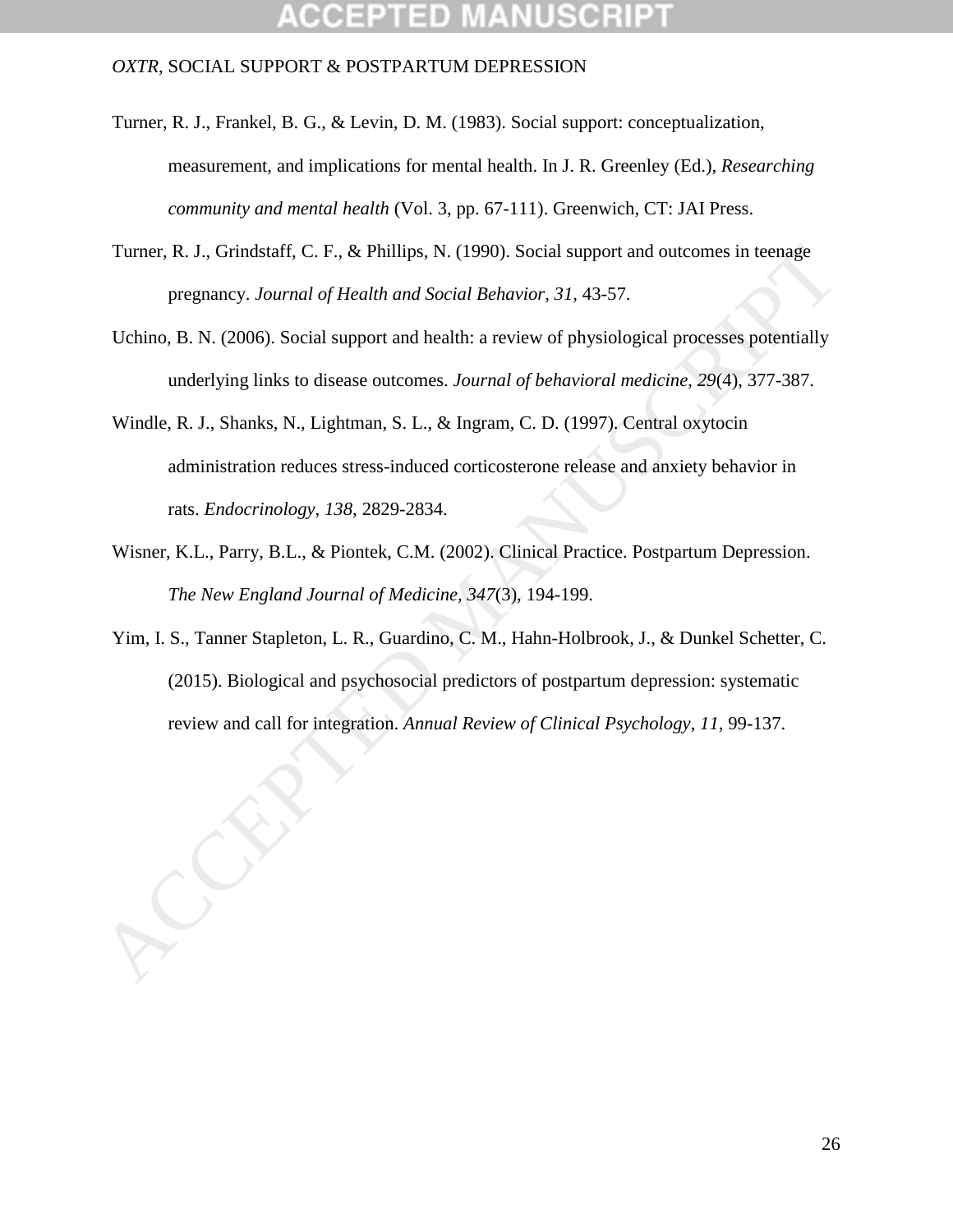### Table 1

Associations between demographic factors, *OXTR* genotype, social support and postpartum depression symptoms

|                                                                                                            | Mean         |                   | Father       | Mother       | Family                     |
|------------------------------------------------------------------------------------------------------------|--------------|-------------------|--------------|--------------|----------------------------|
| Variable                                                                                                   | (SE) / % (N) | <b>EPDS</b> Score | Support      | Support      | Support                    |
|                                                                                                            |              | $\beta$ / %       | $\beta$ / %  | $\beta$ / %  | $\beta / \%$               |
| Infant Age (months)                                                                                        | 6.01(0.22)   | $-0.03$           | $-0.06$      | $-0.09$      | $-0.08$                    |
| Maternal Age (years)                                                                                       | 33.14 (0.37) | $-0.06$           | 0.07         | $-0.15*$     | $-0.07$                    |
| Income                                                                                                     | 4.50(0.15)   | $-0.08$           | $0.16*$      | $0.16*$      | 0.05                       |
| Married                                                                                                    | 81%          | $-0.04$           | $0.31***$    | 0.09         | $0.18**$                   |
| <b>Perceived Stress</b>                                                                                    | 14.64 (6.44) | $0.733***$        | $-.21**$     | $-.27***$    | $-0.26***$                 |
| rs53576 Genotype                                                                                           |              |                   |              |              |                            |
| AA                                                                                                         | 18% (39)     | 6.15(4.15)        | 25.56 (3.91) | 24.16 (4.60) | 25.46 (2.52)               |
| AG                                                                                                         | 46% (101)    | 7.60(4.57)        | 25.69 (3.27) | 24.67 (4.20) | 24.90 (3.41)               |
| GG                                                                                                         | 36% (80)     | 6.25(4.41)        | 25.86(4.05)  | 24.62 (4.85) | 25.21(4.05)                |
| rs2268498 Genotype                                                                                         |              |                   |              |              |                            |
| CC                                                                                                         | 15% (32)     | 6.06(4.06)        | 24.92 (5.23) | 25.68 (3.46) | $26.16^a$ (2.38)           |
| <b>CT</b>                                                                                                  | 48% (105)    | 7.44(4.48)        | 26.20 (2.36) | 24.05 (4.77) | $24.62^{\mathrm{b}}(3.77)$ |
| <b>TT</b>                                                                                                  | 37% (83)     | 6.61(4.42)        | 25.53 (4.32) | 24.72 (4.62) | 25.40 (3.57)               |
| $7 = $200,000 - $299,999$ ; $8 = $300,000 - $399,999$ ; $9 = $400,000 - $499,999$ ; $10 = over $500,000$ . |              |                   |              |              |                            |
|                                                                                                            |              |                   |              |              |                            |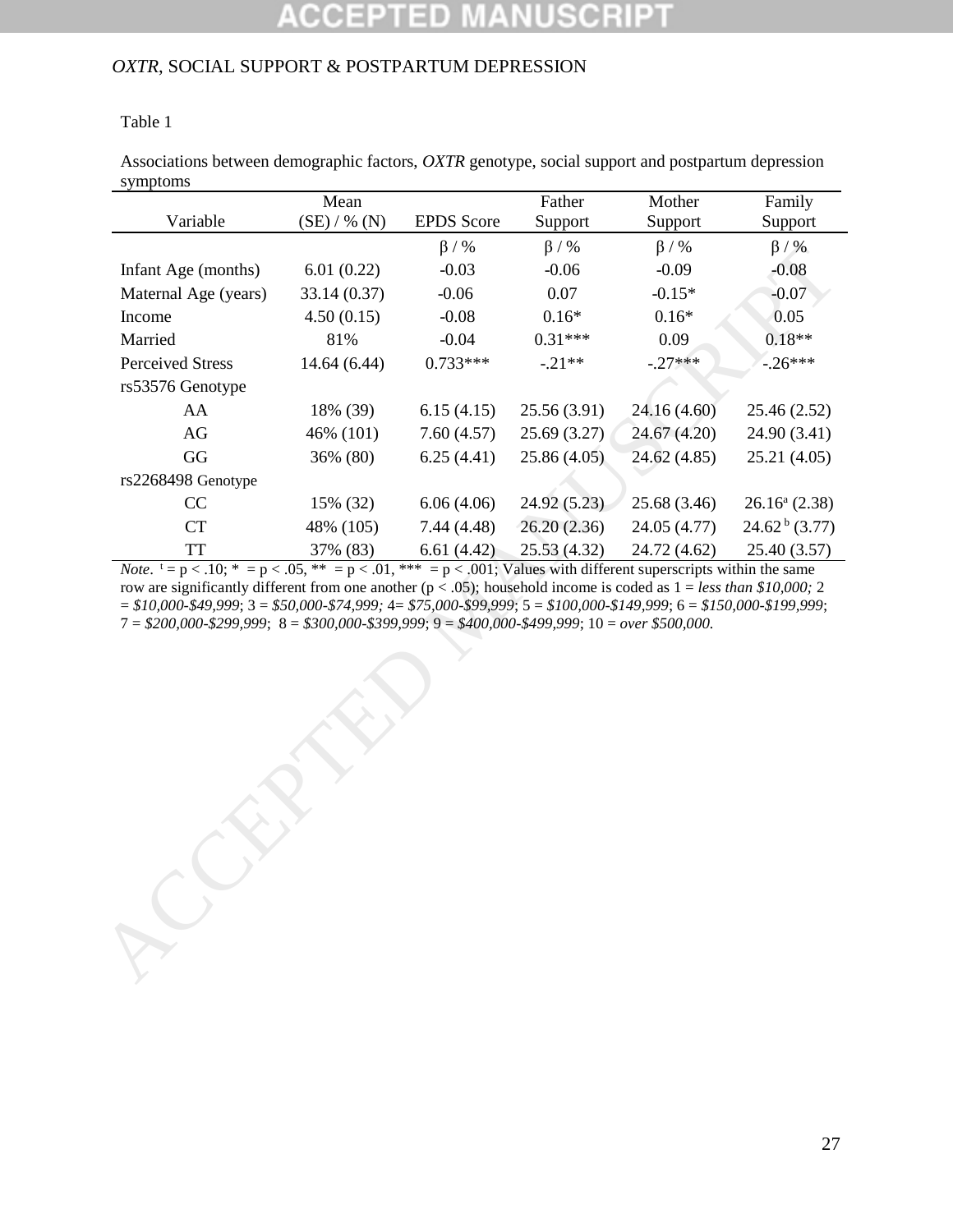#### SCRIP E 10 U,

## *OXTR*, SOCIAL SUPPORT & POSTPARTUM DEPRESSION

## Table 2

Correlation Matrix of the Association between Sources of Social Support and Postpartum Depression Symptoms

|                       | Total             | Mother            | Family            | Baby's Father     |
|-----------------------|-------------------|-------------------|-------------------|-------------------|
|                       | Support           | Support           | Support           | Support           |
|                       | Pearson's r $(p)$ | Pearson's r $(p)$ | Pearson's r $(p)$ | Pearson's r $(p)$ |
| <b>EPDS</b> Score     | $-0.292$ $(.000)$ | $-0.177(0.010)$   | $-0.257(0.000)$   | $-0.239(0.000)$   |
| Mother Support        |                   |                   | .450 (.000)       | .115(.095)        |
| <b>Family Support</b> |                   |                   |                   | .456 (.000)       |
|                       |                   |                   |                   |                   |
|                       |                   |                   |                   |                   |
|                       |                   |                   |                   |                   |
|                       |                   |                   |                   |                   |
|                       |                   |                   |                   |                   |
|                       |                   |                   |                   |                   |
|                       |                   |                   |                   |                   |
|                       |                   |                   |                   |                   |
|                       |                   |                   |                   |                   |
|                       |                   |                   |                   |                   |
|                       |                   |                   |                   |                   |
|                       |                   |                   |                   |                   |
|                       |                   |                   |                   |                   |
|                       |                   |                   |                   |                   |
|                       |                   |                   |                   |                   |
|                       |                   |                   |                   |                   |
|                       |                   |                   |                   |                   |
|                       |                   |                   |                   |                   |
|                       |                   |                   |                   |                   |
|                       |                   |                   |                   |                   |
|                       |                   |                   |                   |                   |